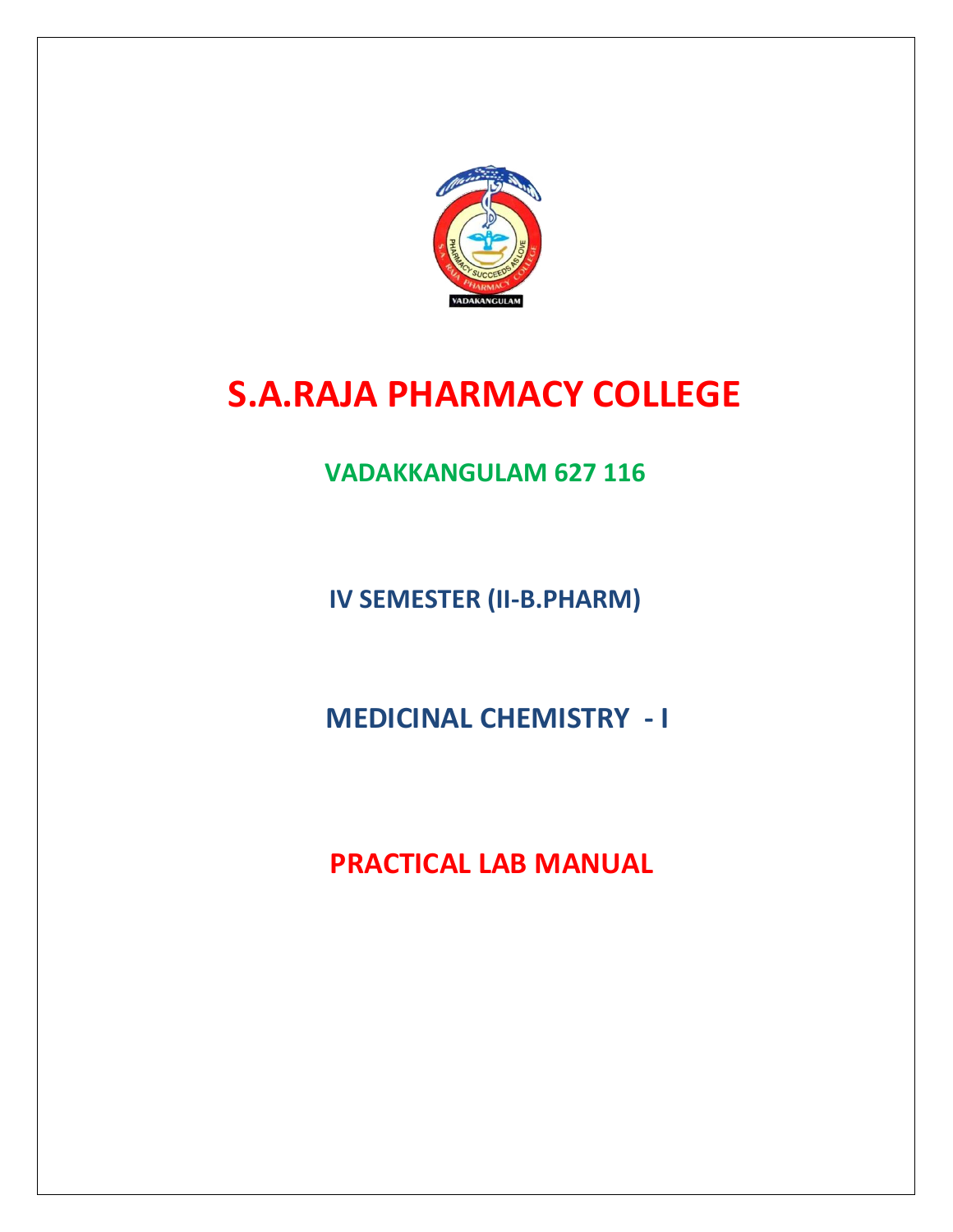### **1.ASSAY OF ASPIRIN**

### **AIM:**

To perform Assay of aspirin.

### **REFERENCE:**

- 1. A textbook of Medicinal Chemistry-I,Pragi Arora,Varun Arora,Davinder Kumar,Page no:282,283.
- 2. Indian Pharmacopoeia Volume I 1996, Page No:69,70.
- 3. Pharmaceutical titrimetric analysis theory and practical,A.A Napoleon,Page No:11-17.

## **REQUIREMENTS:**

Aspirin, Sodium hydroxide solution (0.5N),Hydrochloric acid (0.5N),Phenol red indicator, Burette, Conical flask, Funnel, Beaker etc.

### **PROCEDURE:**

# **a) STANDARDIZATION OF 0.5M HYDROCHLORIC ACID**

Weighed accurately  $0.75g$  of Anhydrous sodium carbonate previously heated at  $270^0C$ . Dissolve in 100 ml of water and added 0.1ml of methyl red solution. Added the titrant slowly from the burette with constant stirring until the solution becomes faintly pink. Heated the solution.Cool and continue.If pink colour fades on heating continue this process until a faint pink colour is no longer affected by continous boiling.

Each ml of  $0.5M$  HCl =  $0.026495g$  of Na<sub>2</sub>CO<sub>3</sub>

# **b) ASSAY OF ASPIRIN**

Weighed accurately 1.5g of aspirin and dissolved in 15ml ethanol added 50ml of 0.5M sodium hydroxide boil gently for 10 minutes, cool and titrated the excess alkali with 0.5M HCl using phenol red solution as indicator. Perform a blank determination the difference between the titration represent the volume of sodium hydroxide consumed.

Each ml of  $0.05M$  NaOH =  $0.04504g$  of C<sub>9</sub>H<sub>8</sub>O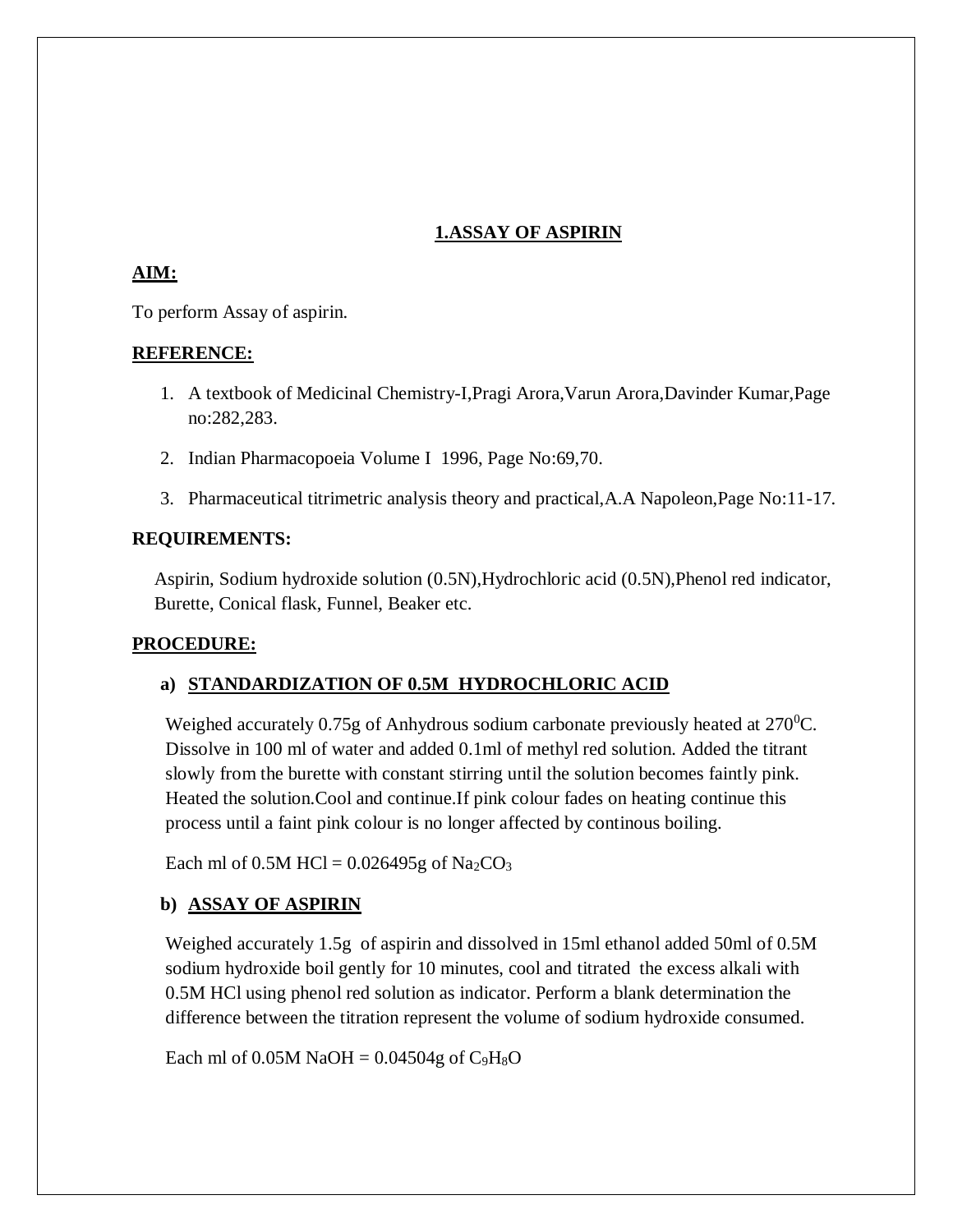### **2.ASSAY OF PHENOBARBITONE**

### **AIM :**

To perform the Assay of Phenobarbitone.

#### **REFERENCE:**

- 1. A textbook of Medicinal Chemistry-I,Pragi Arora,Varun Arora,Davinder Kumar,Page no:282,283.
- 2. Indian Pharmacopoeia Volume III 2018,Page No:2899,2900.

#### **REQUIREMENTS:**

Sodium hydroxide,aldehyde free ethanol,benzoic acid,thymolphthalein solution,

silver nitrate,pyridine and ether,conical flask,burette,beaker,pipette etc.

#### **PRINCIPILE:**

Phenobarbitone is assayed by non-aqueous titration.In this method,drug is dissolved in the pyridine and titrated with sodium hydroxide solution using thymolphthalein as an indicator.



#### **PROCEDURE:**

#### **a) STANDARDISATION OF SODIUM HYDROXIDE SOLUTION**

Actually weighed 0.6g of benzoic acid and dissolved it in a mixture of 30ml of ethanol and 6ml of water and titrated with ethanolic sodium hydroxide solution using 0.2ml of thymolphthalein as indicator.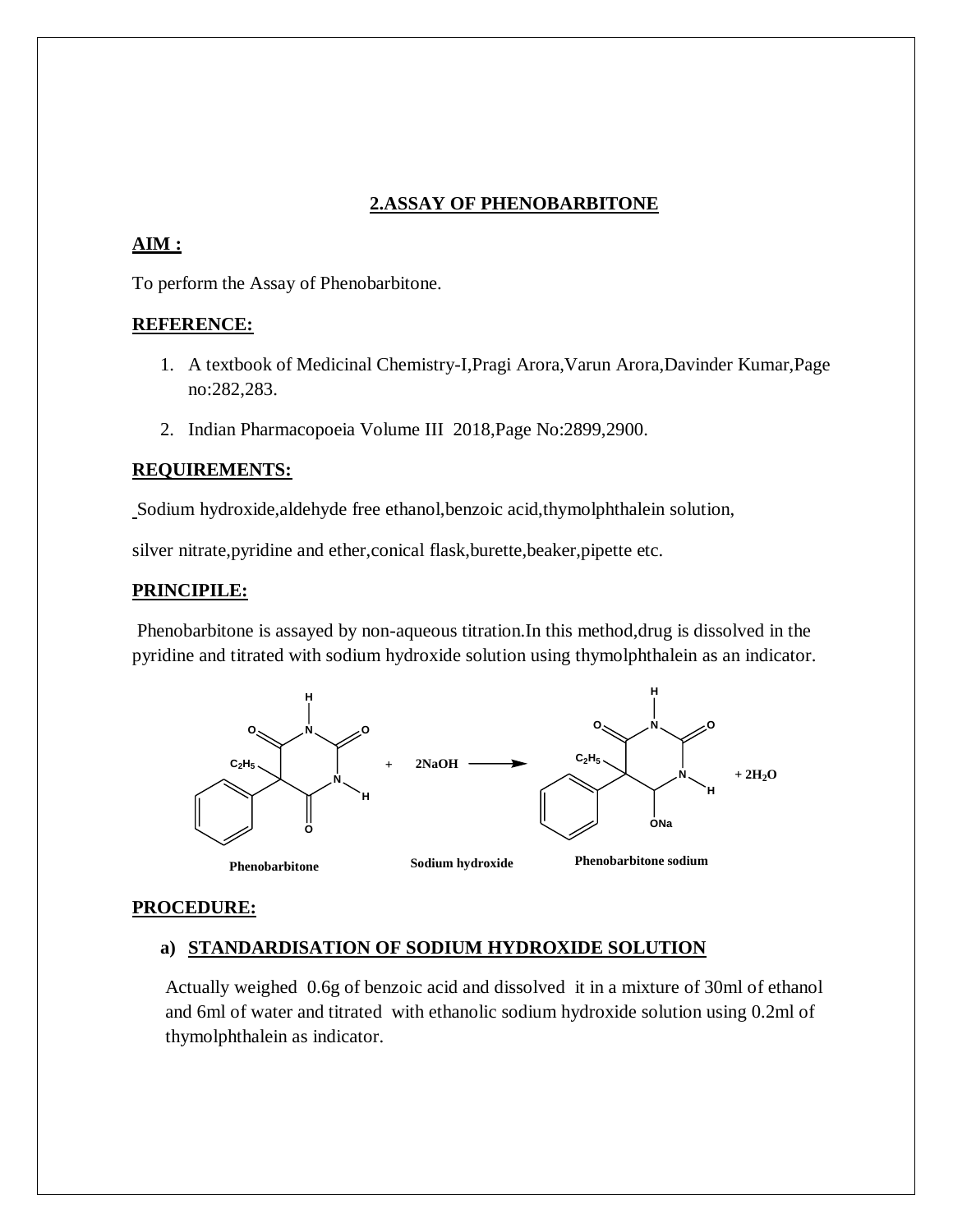#### **b) ASSAY OF PHENOBARBITONE**

Weighed and powdered 20 tablets. Weighed a quantity of the powder containing about 0.1g (100 mg ) of phenobarbitone in 5ml of pyridine add 0.25 ml of thymolphthalein solution and 10 ml of silver nitrate pyridine reagent and titrated with 0.1M ethanolic sodium hydroxide until a pure blue colour is obtained. Repeated the operation without the substance under examination. The difference between the titrations represents the amount of sodium hydroxide required.

Equivalent factor: 1ml of 0.1M ethanolic sodium hydroxide=0.01161g of  $C_{12}H_{12}N_2O_3$ 

#### **REPORT**

The percentage purity of Phenobarbitone was found to be  $=$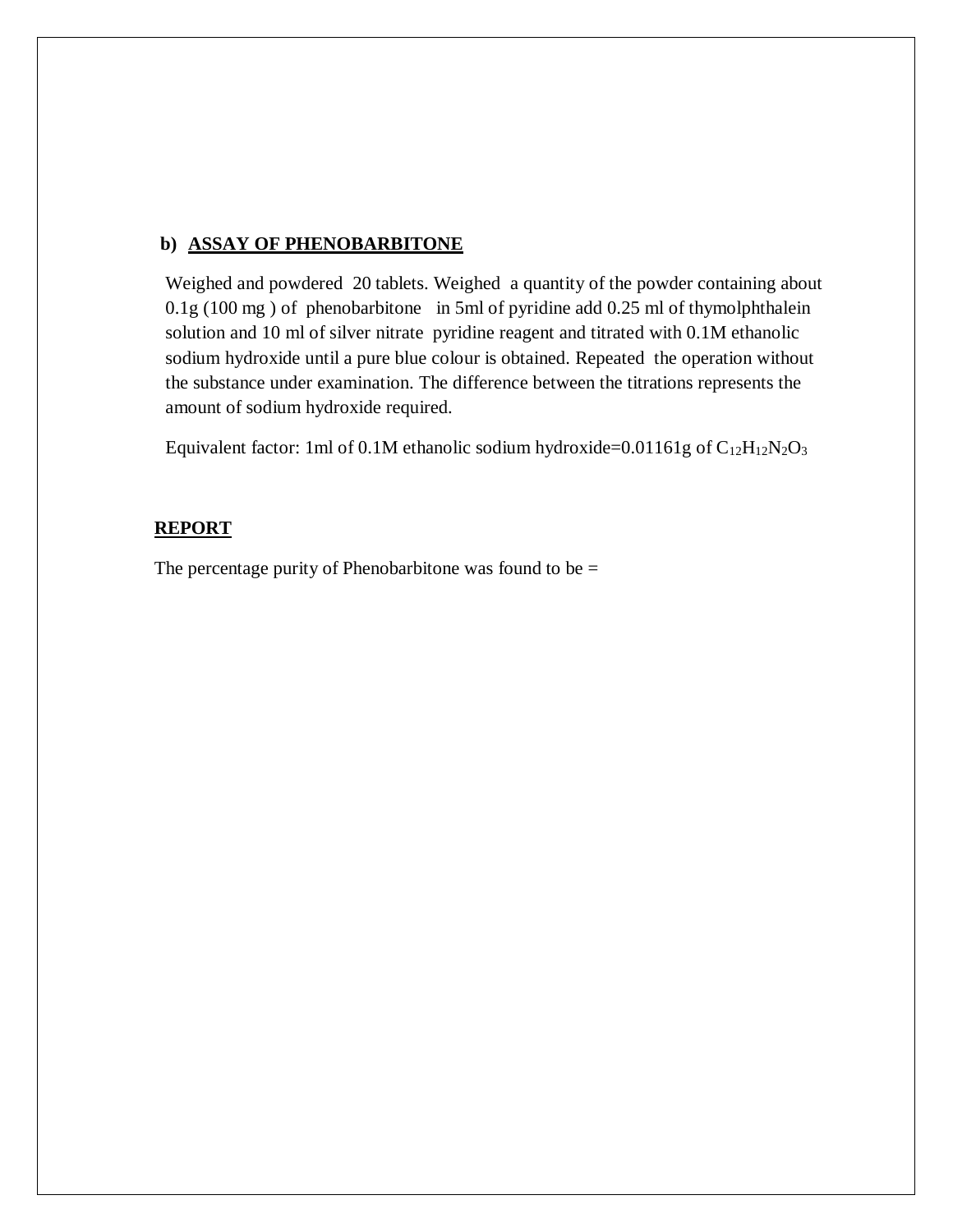#### **CALCULATION**

a) Standardization of 0.1M Sodium hydroxide solution

**Molarity of NaOH= Weight (W)**

**Mol.wt of benzoic acid (122.12) X Volume (V)**

Where,

 $W = Weight of benzoi'c acid(g)$ 

 $V =$  Volume of NaOH solution consumed

b) Determination of Phenobarbitone

% purity of phenobarbitone =  $0.01161 \times V X$  Molarity(Calculated) x 100

Molarity (given) <sup>x</sup> W

Where,

Molarity (calculated) = Molarity obtained from step  $(a)$ 

V = Volume of Sodium hydroxide used

0.01161 is the equivalent factor

Molarity (given) =  $0.1M$ 

 $W = weight of sample$ 

#### **REPORT:**

The percentage purity of Phenobarbitone was found to be  $=$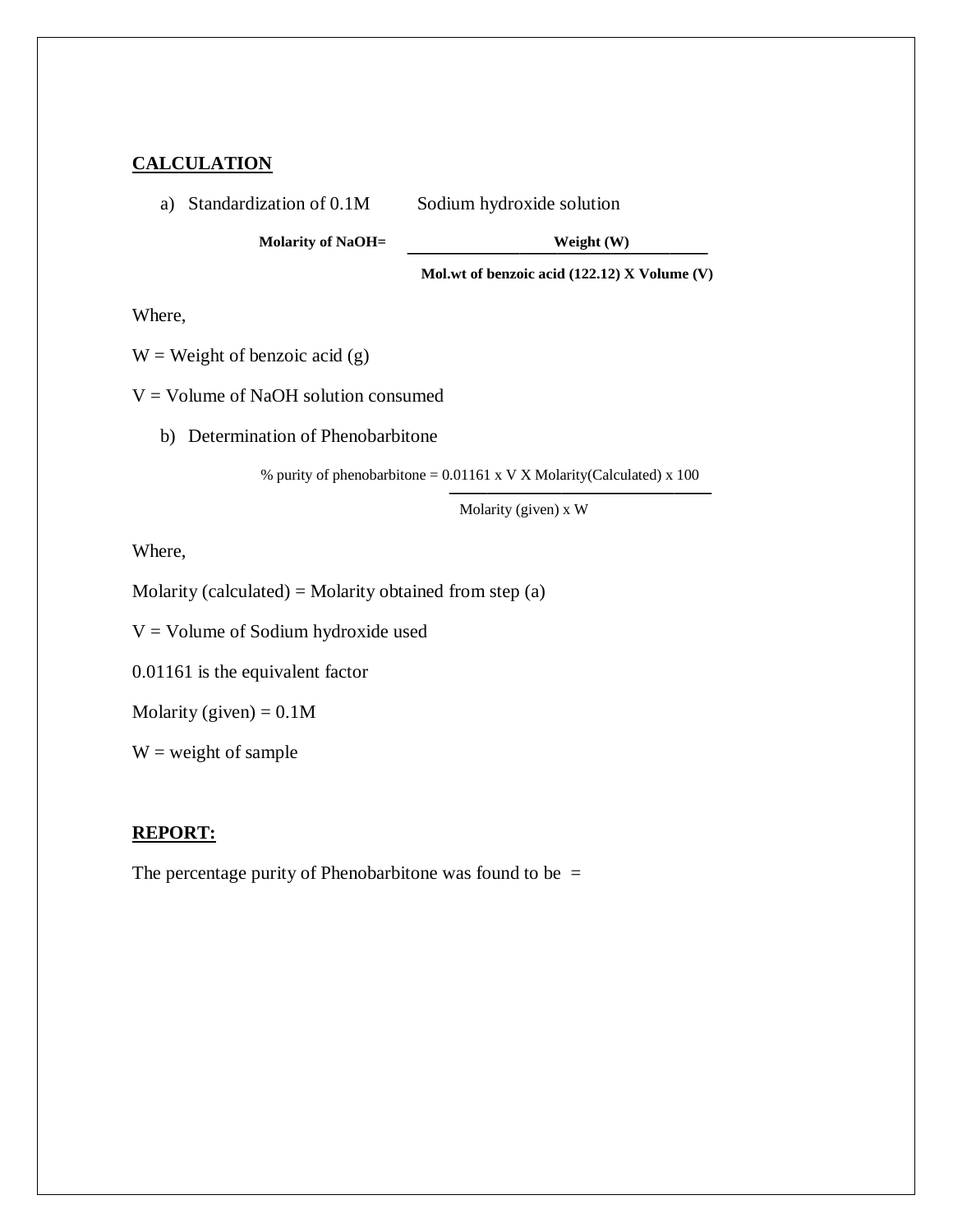# **3. ASSAY OF FUROSEMIDE**

# **AIM:**

To carry out the Assay of furosemide tablets.

# **REFERENCE:**

- 1. A textbook of Medicinal Chemistry-I,Pragi Arora,Varun Arora,Davinder Kumar,Page no:288,289.
- 2. Indian Pharmacopoeia Volume III 2018,Page No:2899,2900.

# **REQUIREMENTS:**

Furosemide, dimethyl formamide, sodium hydroxide, bromothymol blue indicator,0.1N oxalic acid, Phenolphthalein indicator, conical flask, burette, beaker, funnel etc.

# **PRINCIPLE**

It is assayed by aqueous acid base titration between weak acid furosemide and strong alkali sodium hydroxide. In this assay protophilic solvent dimethyl formamide is used which enhances the acidity of furosemide so that it can be titrated with sodium hydroxide. To make the effect of acid impurities present negligible a solvent blank determination is carried out.

# **PREPARATION AND STANDARDIZATION OF STANDARD SOLUTIONS**

# **a) SODIUM HYDROXIDE,XM**

Solutions of any molarity xM may be prepared by dissolving 40x g of Sodium hydroxide in sufficient water to produce 1000ml.

# **b) STANDARDIZATION OF 0.1M SODIUM HYDROXIDE SOLUTION**

Weighed accurately about 5g of potassium hydrogen phthalate previously dried at  $120^{\circ}$ C for two hours dissolve in 75ml of carbon dioxide free water. Added 0.1ml of phenolphthalein solution and titrate with the sodium hydroxide until a permanent pink color is produced.

Each ml of 0.1M NaOH equivalent to 0.02042g of potassium hydrogen phthalate.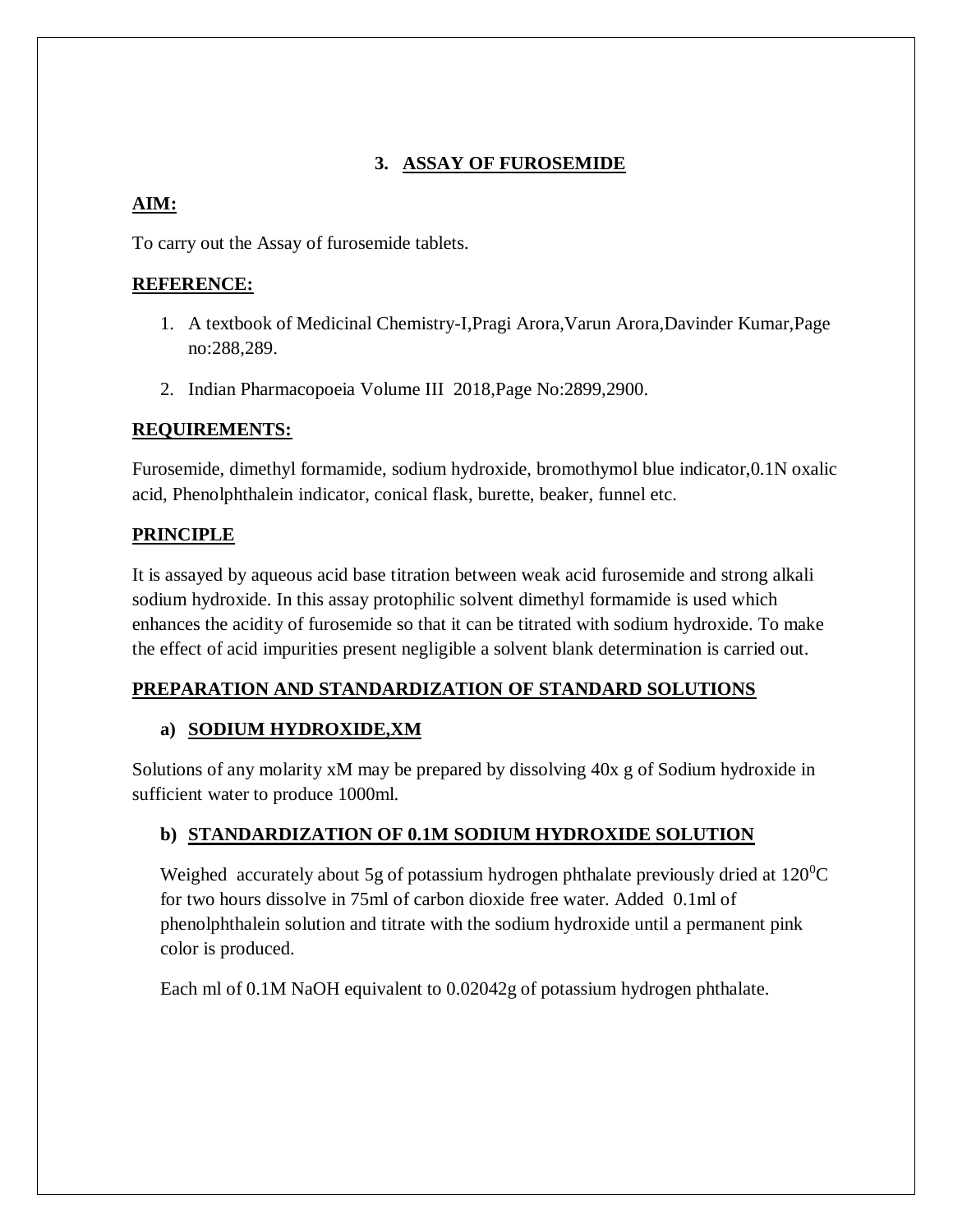#### **PROCEDURE:**

#### **a) ASSAY METHOD BY (NEUTRALIZATION TITRATION)**

Weighed and powdered 20 tablets and Weighed accurately about a quantity of powder equivalent to 0.5g and dissolve in 40ml of dimethyl formamide and titrate with 0.1M sodium hydroxide using bromothymol blue as an indicator the end point shows the colour change from yellow to blue. Carry out a blank titration.

#### **b) ASSAY METHOD BY (UV SPECTROPHOTOMETRY)**

Weighed and powdered 20 tablets and Weigh accurately about a quantity of powder equivalent to 0.1g of furosemide and shake with 150ml of 0.1M sodium hydroxide for 10 minutes. Added sufficient 0.1M sodium hydroxide to produce 250ml and filter. Dilute 5ml to 200ml with 0.1M sodium hydroxide and measure the absorbance of the resulting solution at the maximum at about 271nm.Calculate the content of  $C_{12}H_{11}$  ClN<sub>2</sub>O<sub>5</sub>S taking 580 as the value of A (1%, 1cm) at the maximum at about 271 nm.

#### **REPORT:**

The given sample contains …………………. mg of furosemide.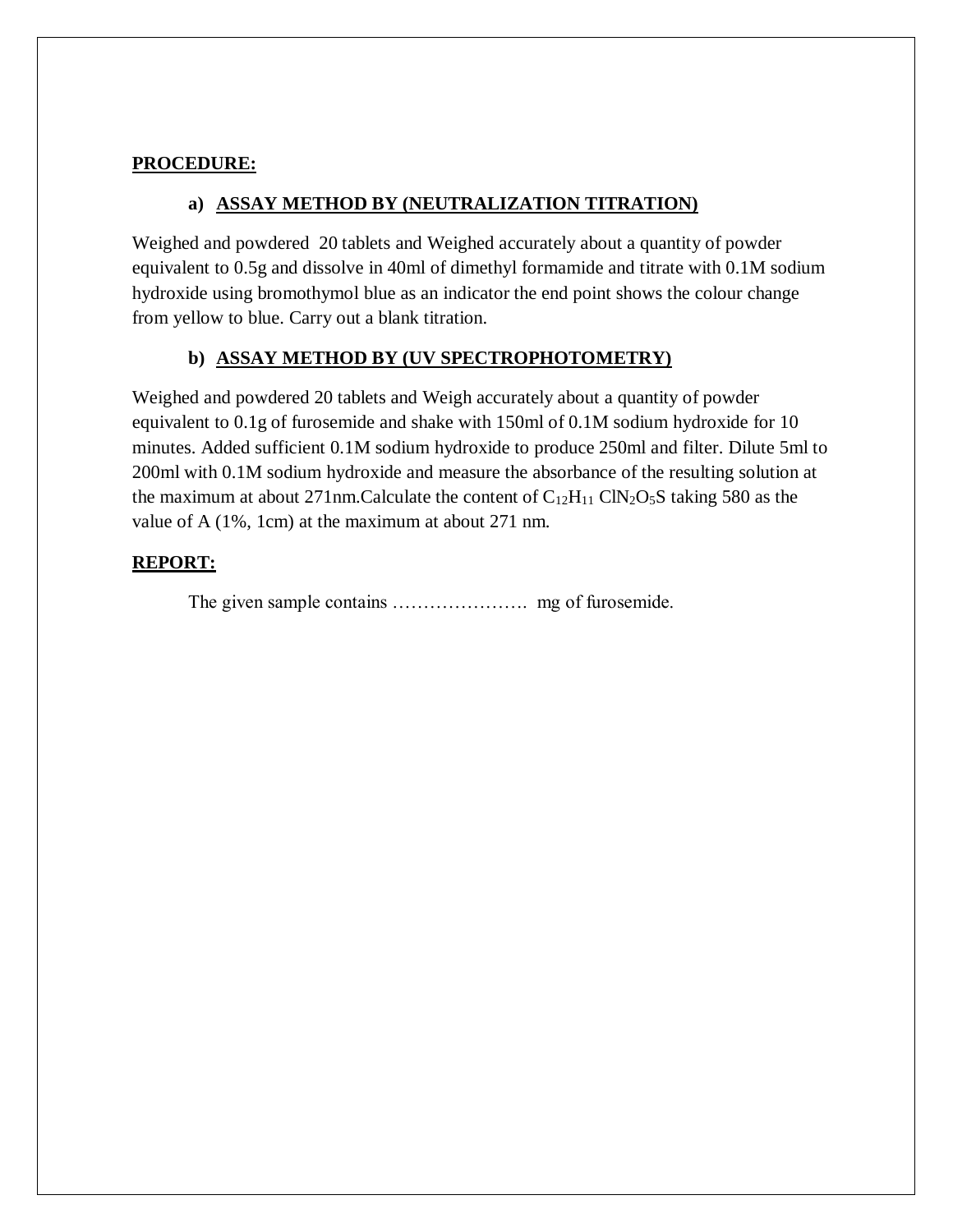# **4. ASSAY OF IBUPROFEN**

# **AIM:**

To carry out the assay of Ibuprofen tablet

## **REFERENCE:**

1. Indian Pharmacopoeia 2018 page no:2261-65.

## **REQUIREMENTS:**

Ibuprofen,0.1N sodium hydroxide solution, phenolphthalein indicator, 0.1N oxalic acid solution, conical flask, burette, beaker etc.

## **PRINCIPLE:**

Ibuprofen is determined by neutralization titration in which free carboxylic group is titrated with sodium hydroxide solution using phenolphthalein indicator. The amount of sodium hydroxide consumed in the reaction indicates the amount of ibuprofen present in the sample.

# **PROCEDURE:**

# **PREPARATION AND STANDARDIZATION OF STANDARD SOLUTIONS**

### **SODIUM HYDROXIDE,XM**

Solutions of any molarity xM may be prepared by dissolving 40x g of Sodium hydroxide in sufficient water to produce 1000ml.

# **STANDARDIZATION OF 0.1M SODIUM HYDROXIDE SOLUTION**

Weighed accurately about 5g of potassium hydrogen phthalate previously dried at  $120^0C$  for two hours dissolve in 75ml of carbon dioxide free water. Added 0.1ml of phenolphthalein solution and titrate with the sodium hydroxide until a permanent pink color is produced.

Each ml of 0.1M NaOH equivalent to 0.02042g of potassium hydrogen phthalate.

Phenolphthalein solution

A 1.0%w/v solution of phenolphthalein in ethanol(95%).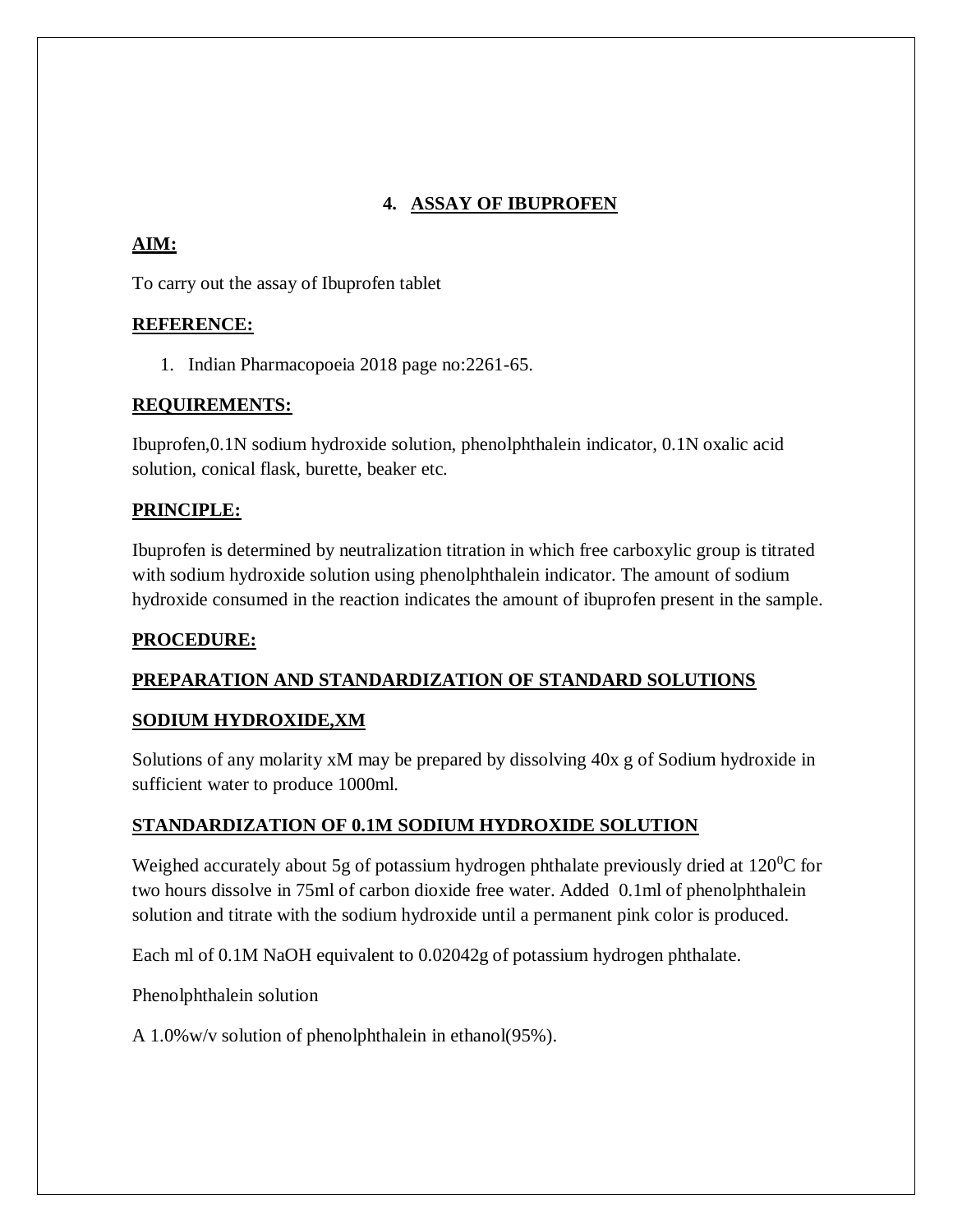### **PROCEDURE:**

Weighed and powdered 20 tablets. Weighed a quantity of powder containing about 0.4g of ibuprofen, dissolve in 100ml of ethanol (95%) and titrated with 0.1M sodium hydroxide using 0.2ml of phenolphthalein solution as indicator. Perform a blank determination and make necessary correction.

Each ml of 0.1 M sodium hydroxide is equivalent to 0.02063 g of  $C_{13}$  H<sub>18</sub> O<sub>2</sub>

### **REPORT**

The given sample contains …………………. mg of Ibuprofen.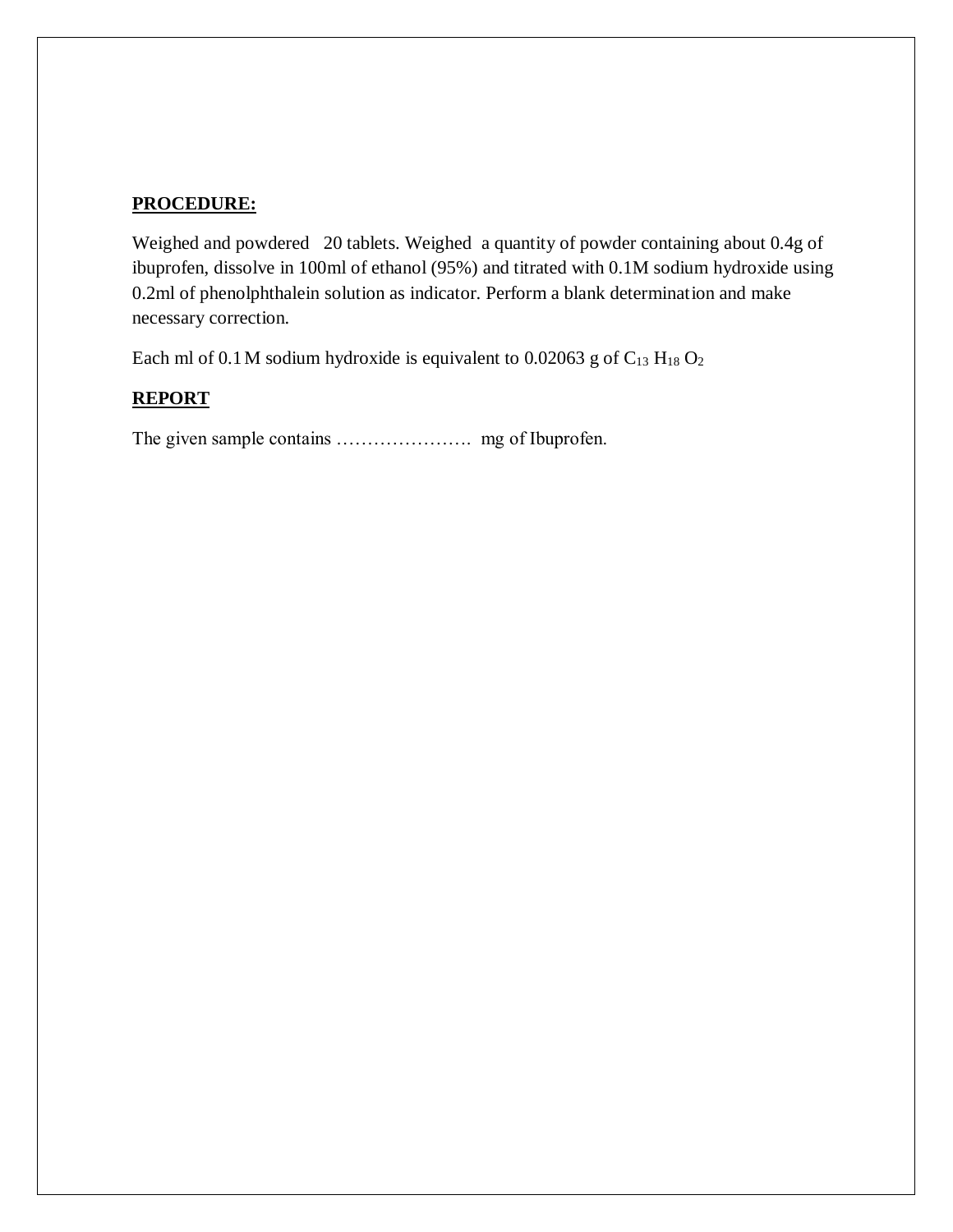# **5. ASSAY OF CHLORPROMAZINE**

**AIM:**To carry out the Assay of Chlorpromazine.

**REFERENCE:**Indian Pharmacopoeia 2018 page no:1600-01.

## **REQUIREMENTS:**

Perchloric acid (0.1M),Chlorpromazine, mercuric acetate solution(5% w/v in acetic acid),crystal violet solution (0.2%w/v in acetic acid),acetone,methyl orange indicator, conical flask, burette, beaker, potassium hydrogen phthalate, glacial acetic acid, crystal violet indicator.

# **PRINCIPLE:**

Chlorpromazine is estimated by non-aqueous titration which is suitable for titration of weak acid and weak base. In this non aqueous solvent like perchloric acid is utilized as a titrant and methyl orange is used as an indicator. Mercuric acetate is added in the non-aqueous titration in order to remove the chloride ions. So as to prevent the interference of the chloride ion released by the titrant. The mercuric acetate replaces the halide ion in chlorpromazine with acetate ion which is a strong base. The end point is indicated by appearance of blue colour.

# **PROCEDURE:**

# **a) STANDARDISATION OF PERCHLORIC ACID (0.1N)**

Dissolved 0.5g of potassium hydrogen phthalate in 25ml of glacial acetic acid and added few drops of 5%w/v crystal violet indicator. Titrated the solution with 0.1N perchloric acid till blue green colour appears.

# **b) ASSAY OF CHLORPROMAZINE**

Weighed accurately about 0.6g and dissolved in 200 ml of acetone. Added 15ml of mercuric acetate solution. Titrated with 0.1M perchloric acid, using a saturated solution of methyl orange in acetone as indicator. Perform a blank determination and make a necessary correction.

Each ml of 0.1M perchloric acid equivalent to  $0.03553g$  of  $C_{17}H_{19}CIN_2S$ , HCl

# **REPORT:**

The given sample contains …………………. mg of chlorpromazine.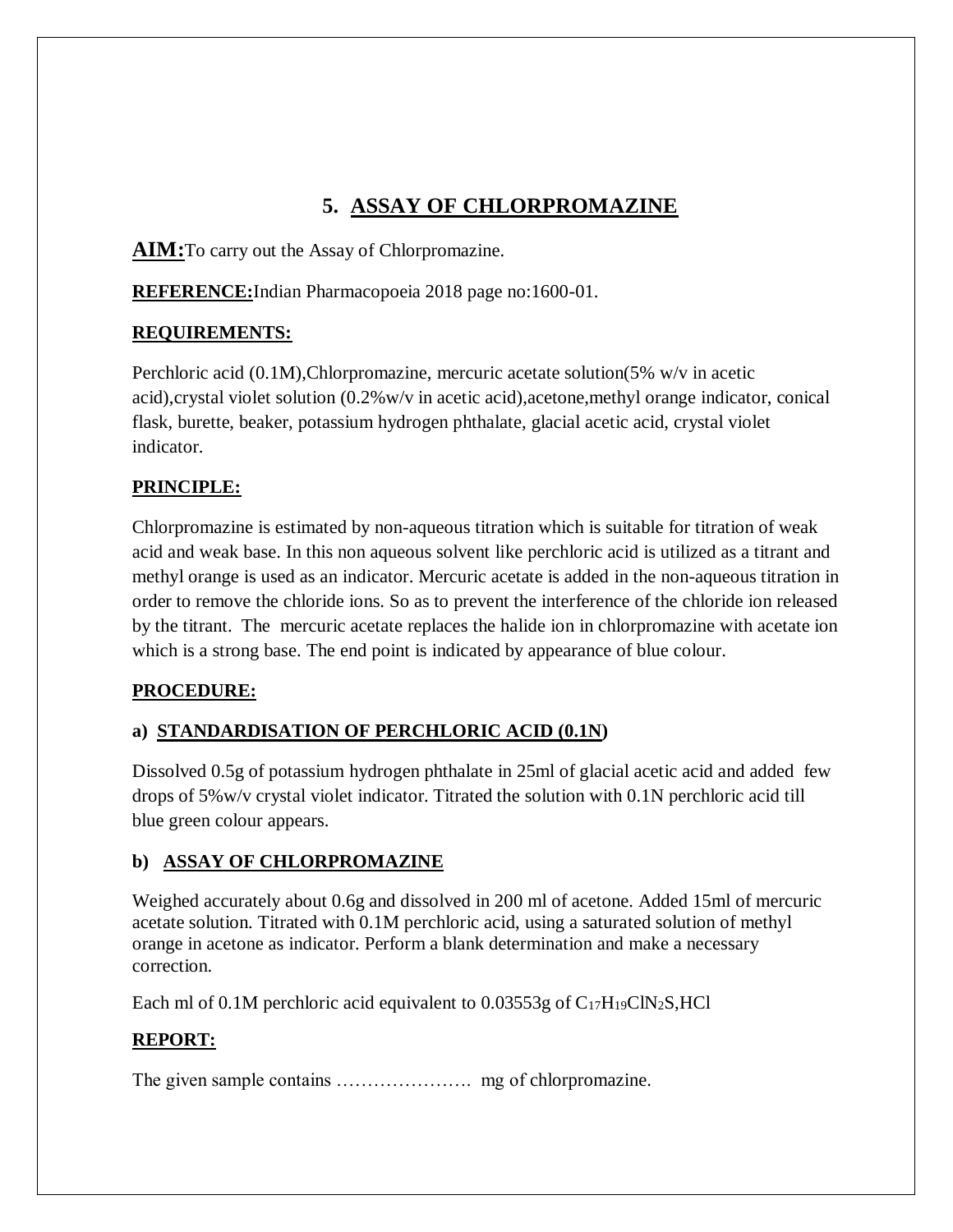#### **6.**

### **6.ASSAY OF ATROPINE**

# **AIM:**

To carry out the assay of atropine.

### **REFERENCE:**

1. Indian Pharmacopoeia 2018 page no:1600-01.

2. A textbook of Medicinal Chemistry-I,Pragi Arora,Varun Arora,Davinder Kumar,Page no:281,282

### **REQUIREMENTS:**

Perchloric acid (0.1M), atropine, glacial acetic acid, crystal violet solution (0.2%w/v in acetic acid),acetone,methyl orange indicator, conical flask, burette, beaker.

## **PRINCIPLE:**

Atropine is assayed by non-aqueous titration which is generally used for the titration of weak acid with weak base. In this titration non-aqueous solvent perchloric acid is used and crystal violet is used as an indicator. At the end point blue colour is obtained.

### **PROCEDURE:**

# **a) STANDARDISATION OF PERCHLORIC ACID (0.1N)**

Dissolved 0.5g of potassium hydrogen phthalate in 25ml of glacial acetic acid and few drops of 5%w/v crystal violet indicator. Titrated the solution with 0.1N perchloric acid till blue green colour appears.

# **b) ASSAY OF ATROPINE**

Weighed accurately 400mg of atropine and dissolved it in 50ml of glacial acetic acid and added a drop of crystal violet indicator. Titrated this solution with 0.1N perchloric acid until green color is obtained end point.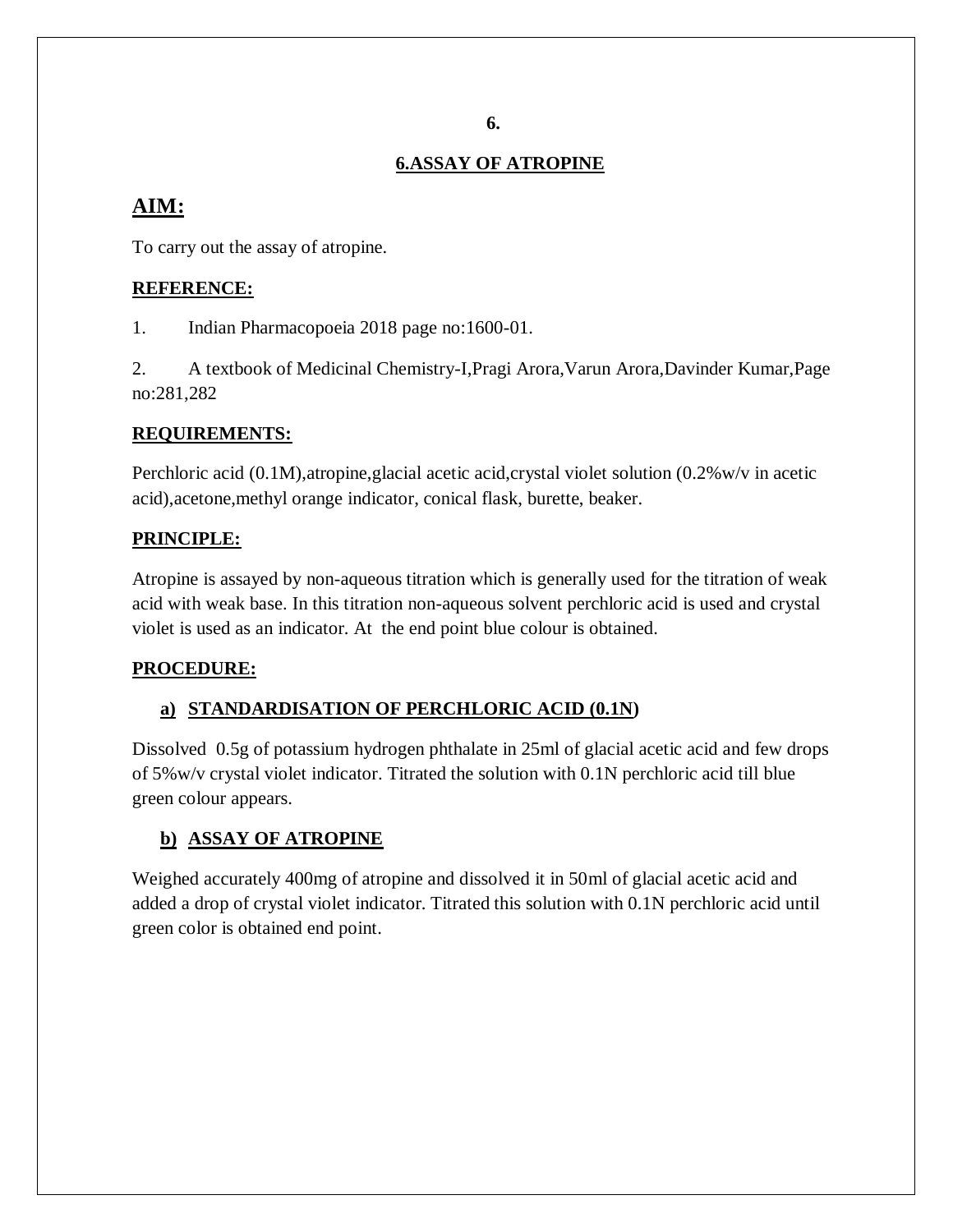# **7. DETERMINATION OF PARTITION COEFFICIENT OF BENZOIC ACID BETWEEN BENZENE AND WATER**

# **AIM:**

To determine partition coefficient of benzoic acid between benzene and water.

## **REFERENCE:**

- 1. Medicinal chemistry I, Mrs Sheethal V.Patil, Mrs.Swati G.Patil, Dr.Sunila T.Patil, Dr.Md.Rageeb, Md.Usman page no:270-272.
- 2. Textbook of Practical chemistry 2008,K.S mukherjee, Page no:293.

## **REQUIREMENTS:**

Separating funnel(250ml),conical flask ,pipette, burette, stoppered bottle, Saturated solution of benzoic acid in benzene,benzene,0.01N NaOH, 0.1N NaOH and distilled water.

# **PRINCIPLE:**

When a solute is shaken with two immiscible solvents it gets distributed between the solvents. This distribution of solute in two solvents depends on the solubility of the solute in two solvents. At the distribution equilibrium, the ratio of concentration of the solute in the two solvents is constant at a given temperature. The constant is called partition coefficient (K) or the distribution coefficient of the solute between the two solvents.

### **PROCEDURE:**

### **Prepared the following mixtures in separating funnels:**

Set I: 25ml water + 25ml of saturated solution of benzoic acid in benzene.

Set II:  $25ml$  water  $+ 20 ml$  saturated solution of benzoic acid in benzene  $+ 5ml$  benzene.

Set III: 25ml water + 15ml saturated solution of benzoic acid in benzene + 10ml benzene.

Shaken the mixture in the separating funnel vigorously for about 30 minutes so that the benzoic acid gets distributed between the two solvents and the distribution equilibrium is reached. Allowed the flasks to stand for 10 minutes to separate into two clear layers (removed the stopper of the separating funnel and keep its mouth open during this period to facilitate the separation). Drain off the lower aqueous layers in 3 different stoppered dry bottles. (Discard the intermediate layer between the two phases).Benzene layer remains in the separating funnels. Using a dry pipette take 5ml of organic layer ( Benzene) into a conical flask containing 10ml of water and titrate against 0.1N NaOH using Phenolphthalein as an indicator. The end point is indicated by the color change from colorless to pink. Pipette out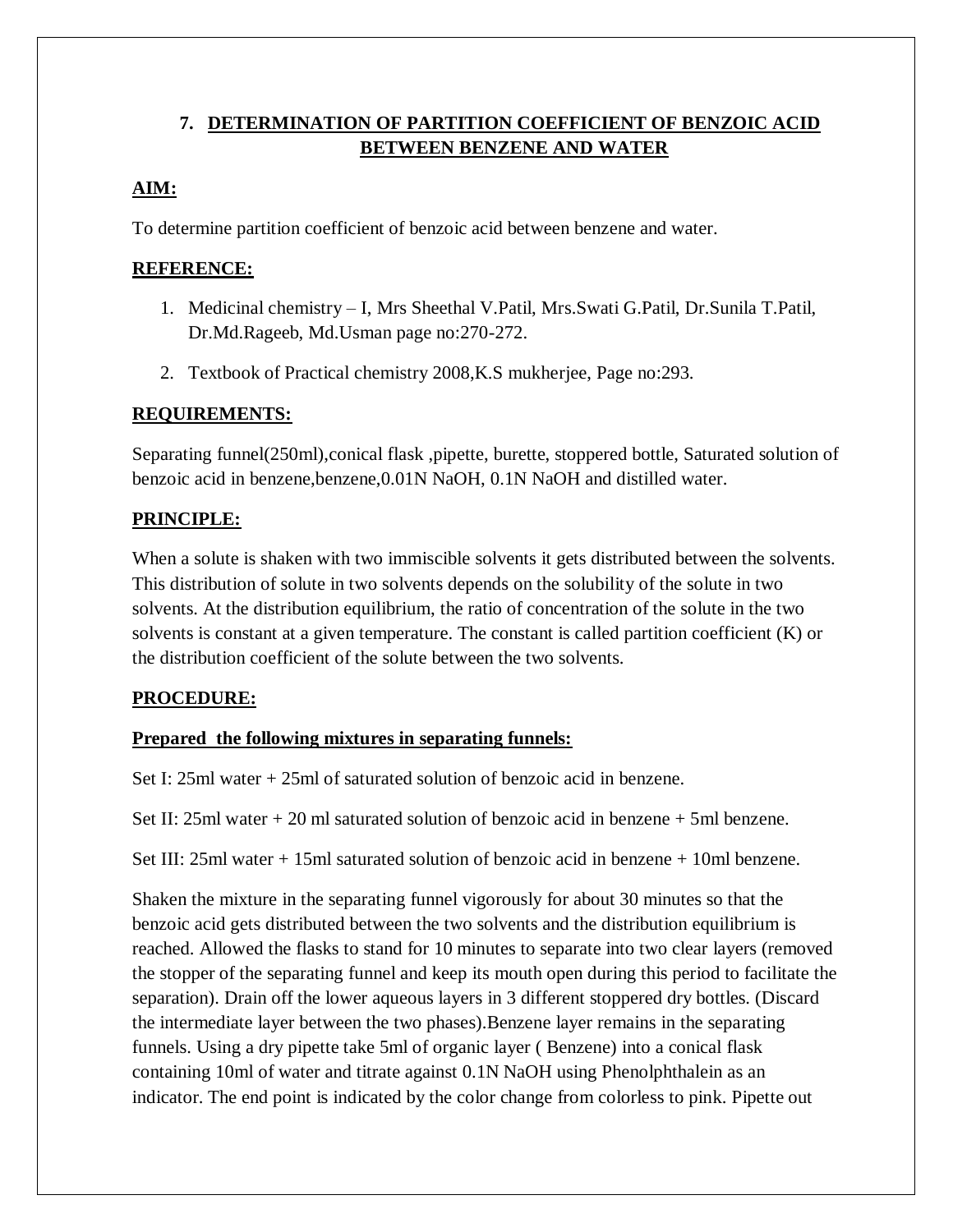10ml of the aqueous layer using dry pipette and titrate it against NaOH solution using phenolphthalein as an indicator. End point is indicated by the color change from colorless to pink.

# **OBSERVATION**

| Set No. | $\rm V_{org}$ | $V_{aq}$ | $N_{org} = C_{org}$ $N_{aq} = C_{aq}$ | K | $\log C_{\text{org}}$   $\log C_{\text{aq}}$ |  |
|---------|---------------|----------|---------------------------------------|---|----------------------------------------------|--|
|         |               |          |                                       |   |                                              |  |
|         |               |          |                                       |   |                                              |  |
|         |               |          |                                       |   |                                              |  |

Mean partition coefficient  $(K)$  =

Where,

Vorg = Volume in ml of 0.1N Sodium hydroxide per 5ml of organic layer

Vaq = Volume in ml of 0.1N Sodium hydroxide per 5ml of aqueous layer

Norg = Normality of organic layer

 $N_{aq}$  = Normality of aqueous layer

 $C_{org}$  = Concentration of organic layer in g mole/lit

 $C_{aq} =$  Concentration of aqueous layer in g mole/lit

 $K = C_{aq} / (C_{org})^{1/2} =$  Partition coefficient of benzoic acid in water and benzene

# **CALCULATIONS**

**Set I:**

### **For organic layer**

Normality of NaOH  $(N_1=0.1N)$ 

Volume of Organic layer pipetted  $(V_2) = 5$ ml

 $N_1V_1$  (Sodium hydroxide) =  $N_2V_2$  (Organic layer)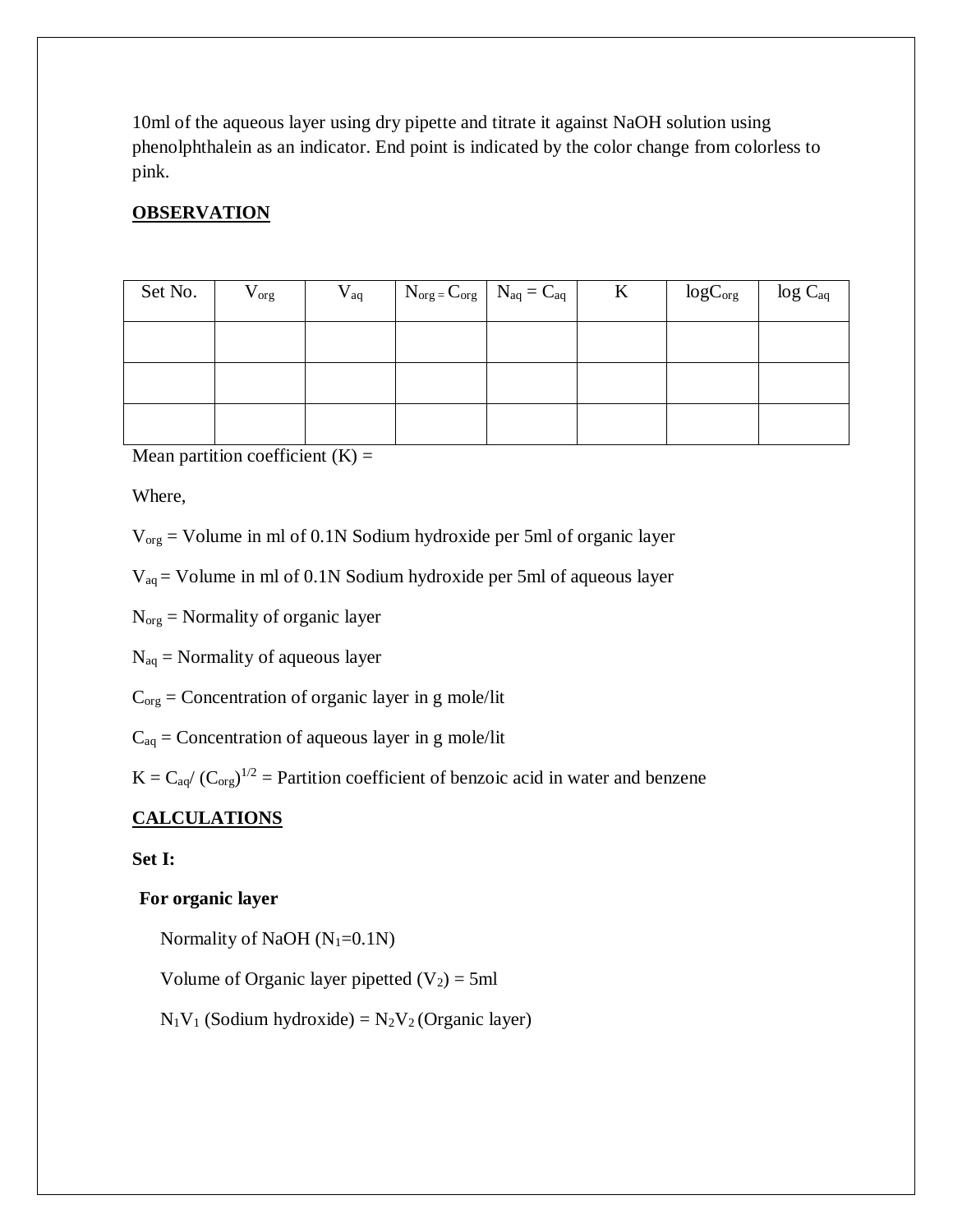$$
N_2 = \underbrace{0.1 \times V_1}_{5} = N_{org}
$$

Similarly calculate concentration of benzoic acid in organic layer of sets II and III

#### **For aqueous layer**

Normality of NaOH  $(N_1=0.01N)$ 

Volume of aqueous layer pipetted  $(V_2) = 5$ ml

 $N_1V_1$  (Sodium hydroxide) =  $N_2V_2$  (aqueous layer)

$$
N_2 = \underbrace{0.1 \times V_1}_{5} = N_{aq}
$$

Similarly calculate concentration of benzoic acid in aqueous layer of sets II and III

#### **Graph**

Plot the graph of  $logC_{aq}$  Vs  $logC_{org}$ 

Partition coefficient  $(K) = \underline{C}_{aq}$ 

 $\mathrm{C}_{\mathrm{org}}^{1/2}$ 

$$
\log C_{aq} = 1/n \log C_{org} + \log K
$$

Above equation is equation of a straight line  $(y = mx +c)$ 

### **Result from graph**

Slope  $(m) = 1/n$ 

Therefore  $n$  is nearly  $=$ 

Substituting the value of slope of line in the equation

$$
log\ C_{aq}=1/n\ log\ C_{org}+log\ K
$$

 $\log C_{aq}$  =  $\log C_{org}$  +  $\log K$ 

 $log K =$ 

$$
\boldsymbol{K} =
$$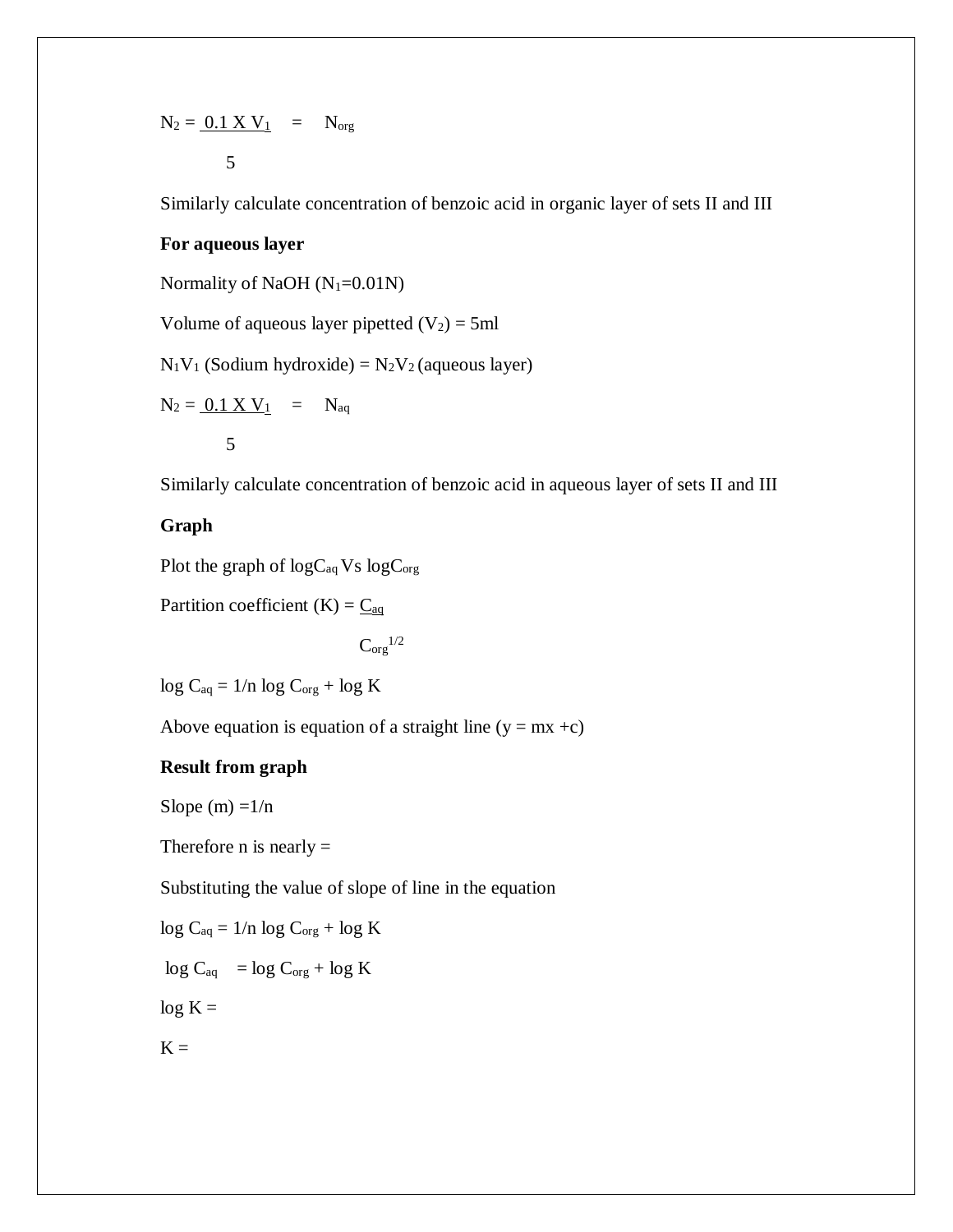#### **REPORT:**

- 1. Partition coefficient of benzoic acid between distilled water and benzene is………………….. by calculation and ………………… by graph.
- 2. Since  $C_{aq}/C_{org}^{1/2}$  is practically constant benzoic acid exists as a dimer (n=2) in benzene.
- 3. Molecular condition of benzoic acid in benzene is  $1/\text{slope} = n$ =………………,molecules of benzoic acid associate in benzene.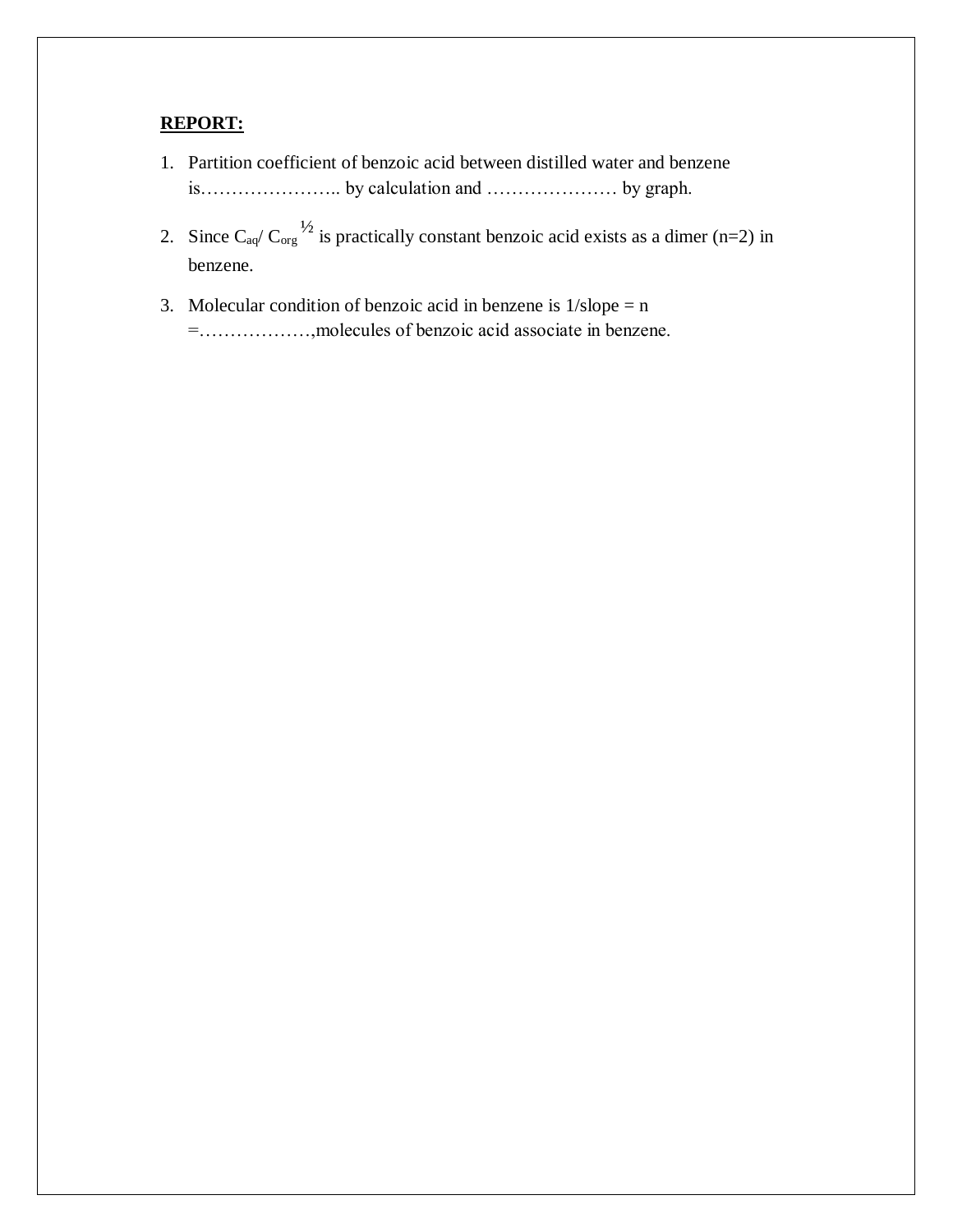# **8. DETERMINATION OF PARTITION COEFFICIENT OF BENZOIC ACID BETWEEN BENZENE AND WATER**

# **AIM:**

To determine partition coefficient of benzoic acid between benzene and water.

# **REFERENCE:**

- 1. Medicinal chemistry I, Mrs Sheethal V.Patil, Mrs.Swati G.Patil, Dr.Sunila T.Patil, Dr.Md.Rageeb, Md.Usman page no:270-272.
- 2. Textbook of Practical chemistry 2008,K.S mukherjee, Page no:293.

## **REQUIREMENTS:**

Separating funnel(250ml),conical flask ,pipette, burette, stoppered bottle, Saturated solution of benzoic acid in benzene,benzene,0.01N NaOH, 0.1N NaOH and distilled water.

# **PRINCIPLE:**

When a solute is shaken with two immiscible solvents it gets distributed between the solvents. This distribution of solute in two solvents depends on the solubility of the solute in two solvents. At the distribution equilibrium, the ratio of concentration of the solute in the two solvents is constant at a given temperature. The constant is called partition coefficient (K) or the distribution coefficient of the solute between the two solvents.

# **PROCEDURE:**

### **Prepared the following mixtures in separating funnels:**

| Bottle no: | Volume of<br>ether | Volume of Water | Volume of Benzoic acid |
|------------|--------------------|-----------------|------------------------|
|            | 20ml               | 20ml            | 0.25g                  |
|            | 20ml               | 20ml            | 0.5g                   |

# **a) Standardization of 0.1M Sodium hydroxide**

Dissolved 0.5g of potassium hydrogen phthalate in 75ml of water and added 0.1ml phenolphthalein as indicator and titrated using 0.1M NaOH.

Each ml of 0.1M Sodium hydroxide= 0.02042g of Potassium hydrogen phthalate.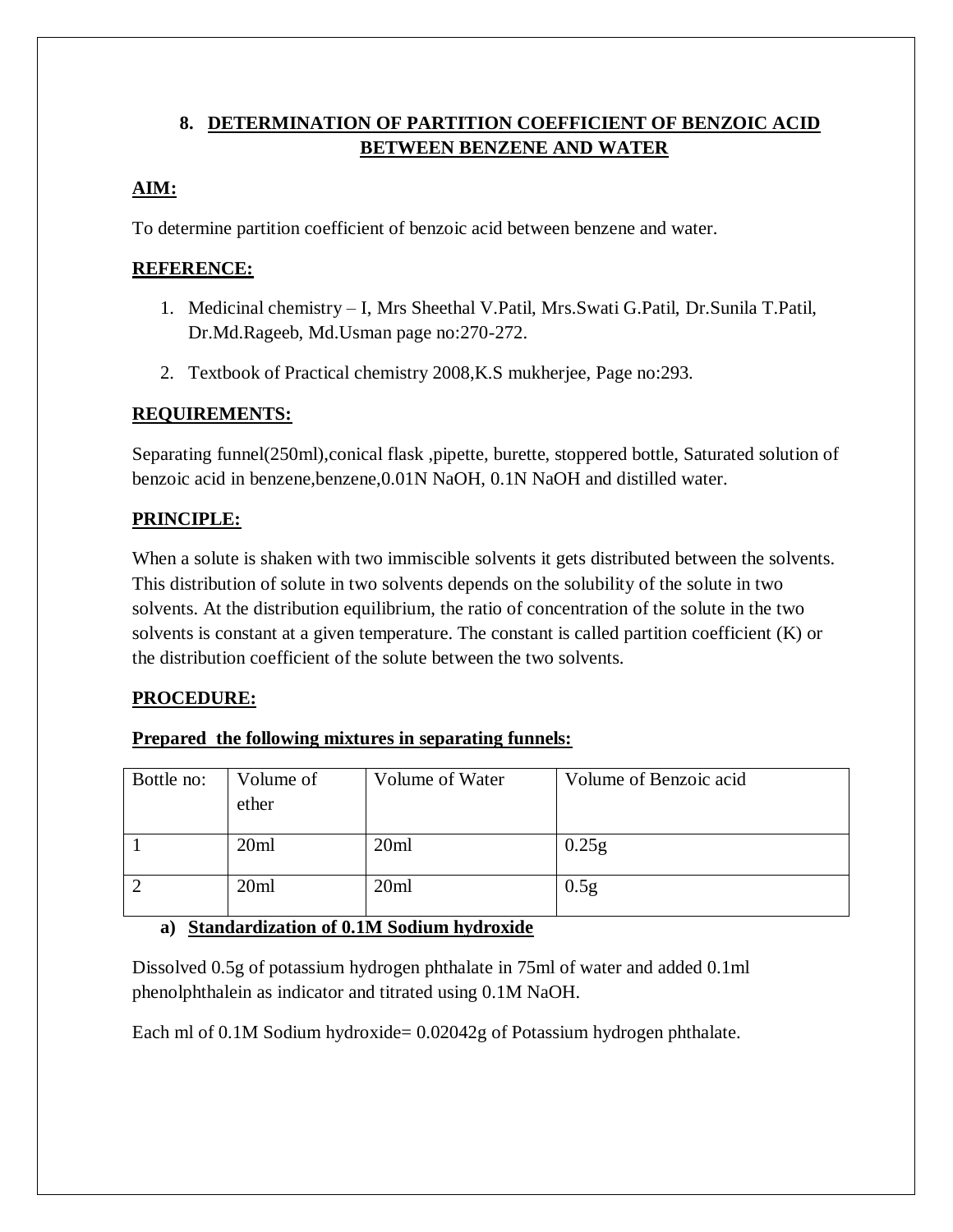#### **b) Determination of Partition Coefficient**

The bottles are well stoppered and shaken for 20minutes.After completion of shaking the mixture is allowed to stand 20-30 minutes. So that the two layer separate completely ether is lighter than water and exist at top while water remains at lower portion. Ether layer is evaporated to dryness and residue was dissolved in 10ml ethanol and titrates with 0.1M NaOH using phenolphthalein as indicator. Similarly 10ml of water is pipetted out and titrate with 0.1N NaOH.

Each ml of  $0.1M$  NaOH =  $0.01221g$  of benzoic acid.

### **REPORT :**

.

The log P value of benzoic acid in bottle  $1 =$ 

The log P value of benzoic acid in bottle  $2 =$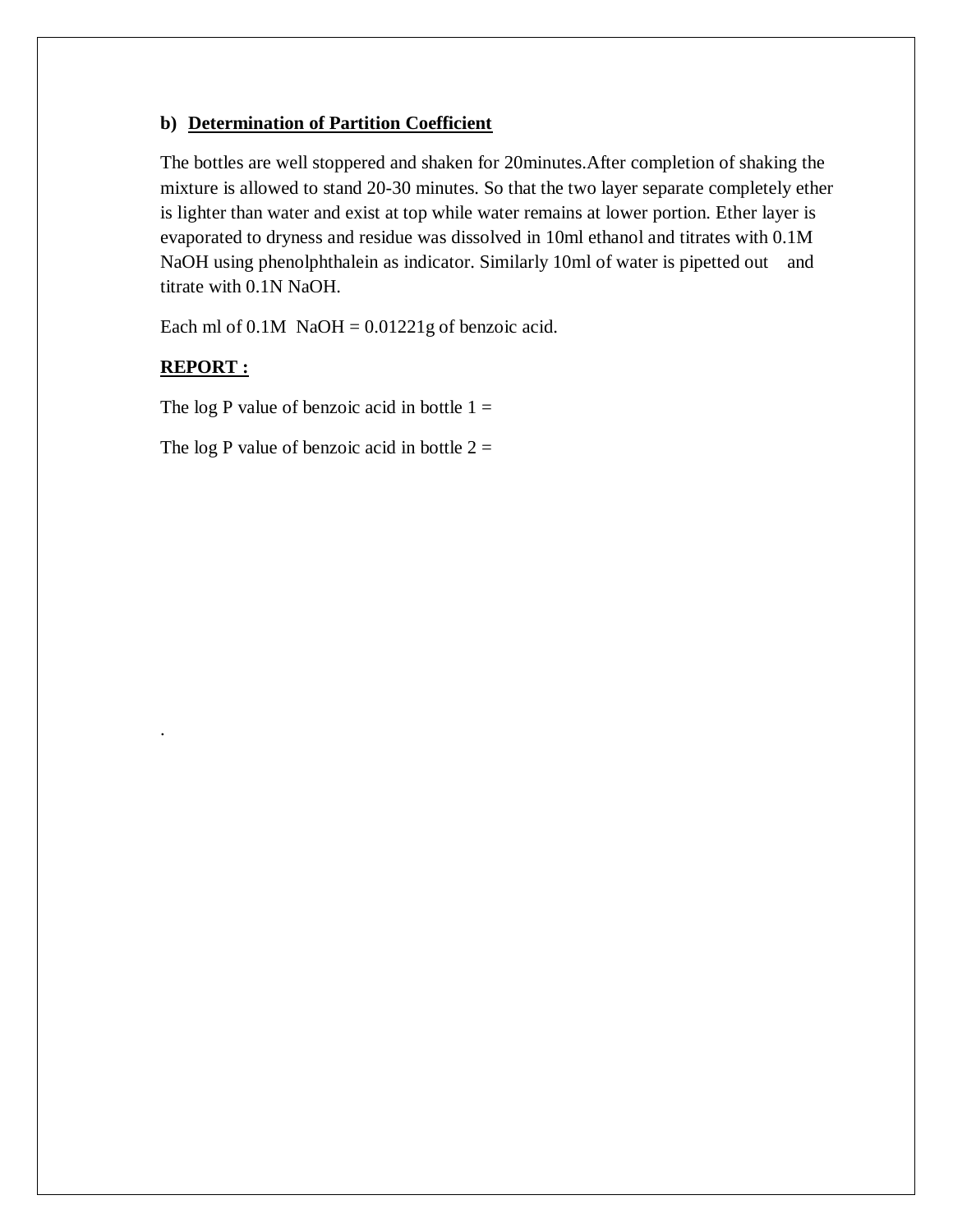# **CALCULATIONS**

# **Standarisation of Sodium hydroxide**

| Sl.No |               | Contents of Burette reading |       | Volume of NaOH | Indicator   Endpoint |
|-------|---------------|-----------------------------|-------|----------------|----------------------|
|       | conical flask | Initial                     | Final | (ml)           |                      |
|       |               |                             |       |                |                      |

## Molarity of  $NaOH = Weight$  taken  $X$  Expected Molarity

# Titre value X Eq.Wt Factor

# **Bottle 1(0.25g of benzoic acid)**

| Sl.No | of<br>Contents | Burette reading |       | Volume of NaOH | Indicator | Endpoint |
|-------|----------------|-----------------|-------|----------------|-----------|----------|
|       | Bottle 1       | Initial         | Final | (ml)           |           |          |
|       | Residue<br>$+$ |                 |       |                |           |          |
|       | 10ml ethanol   |                 |       |                |           |          |
|       | (ether layer)  |                 |       |                |           |          |
|       |                |                 |       |                |           |          |
| 2     | 10mlwater      |                 |       |                |           |          |
|       | layer $+10ml$  |                 |       |                |           |          |
|       | ethanol        |                 |       |                |           |          |
|       | (water layer)  |                 |       |                |           |          |

# **Bottle 2(0.5g of benzoic acid)**

| Sl.No | Contents                                           | of Burette reading |       | Volume of NaOH | Indicator | Endpoint |
|-------|----------------------------------------------------|--------------------|-------|----------------|-----------|----------|
|       | Bottle 1                                           | Initial            | Final | (ml)           |           |          |
|       | Residue<br>$^{+}$<br>10ml ethanol<br>(ether layer) |                    |       |                |           |          |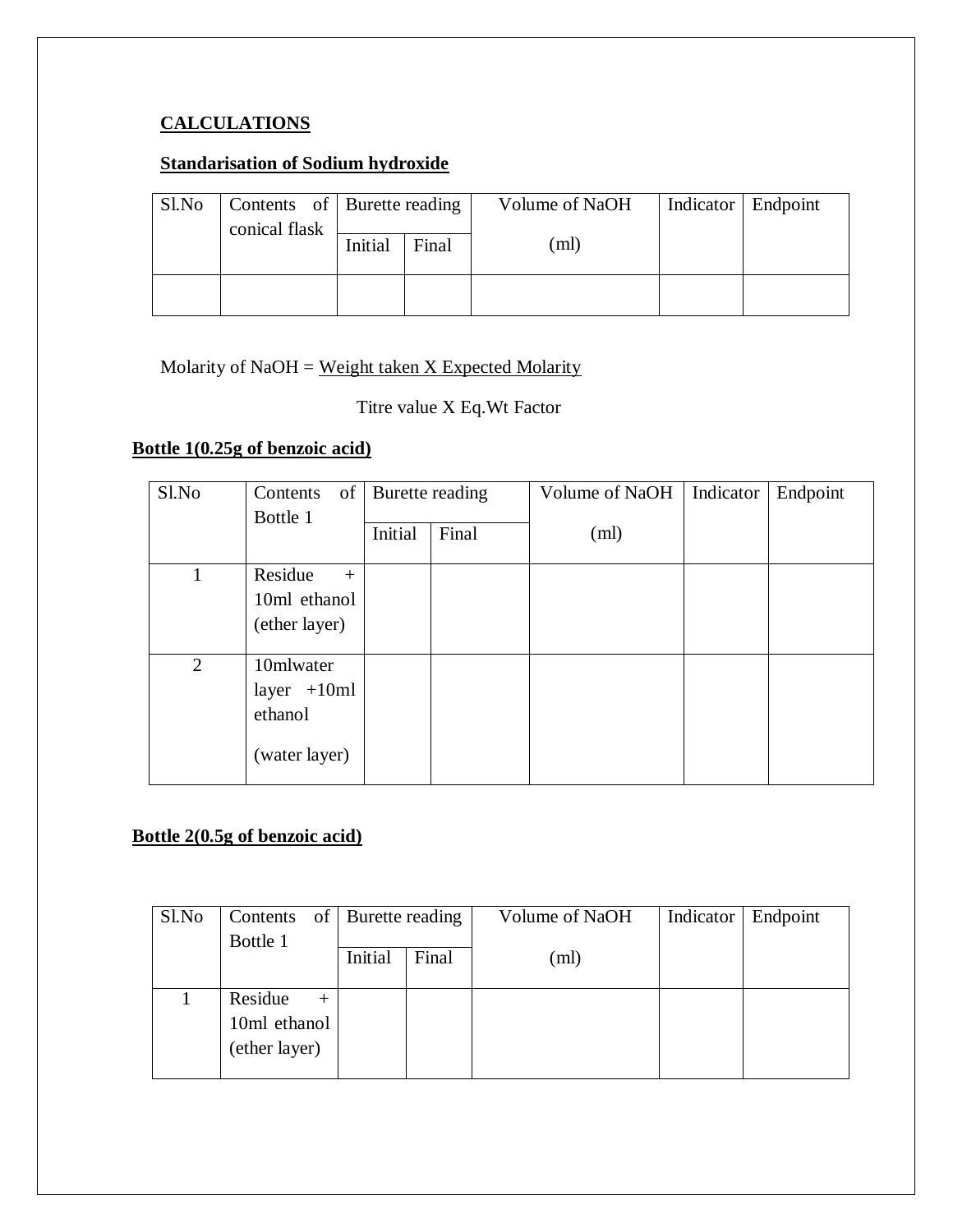| 2 | 10mlwater                                                                        |  |  |  |
|---|----------------------------------------------------------------------------------|--|--|--|
|   |                                                                                  |  |  |  |
|   | $\begin{array}{c c}\n\text{layer} & +10\text{ml} \\ \text{ethanol}\n\end{array}$ |  |  |  |
|   | (water layer)                                                                    |  |  |  |

#### **Bottle 1(0.25g of benzoic acid)**

Concentration of benzoic acid in aqueous layer =

titre value X actual normality X Eq.wt

factor

Expected normalityX Vol:pipetted

Concentration of benzoic acid in organic layer  $=$  titre value X actual normality X Eq.wt factor

Expected normality X Vol:pipetted

#### **Bottle 2(0.5g of benzoic acid)**

Concentration of benzoic acid in aqueous layer =

titre value X actual normality X Eq.wt

factor

Expected normality X Vol:pipetted

Concentration of benzoic acid in organic layer  $=$  titre value X actual normality X Eq.wt factor

Expected normality X Vol:pipetted

Partition coefficient of benzoic acid in bottle  $2 =$  titre value X actual normality X Eq.wt factor Expected normalityX Vol:pipetted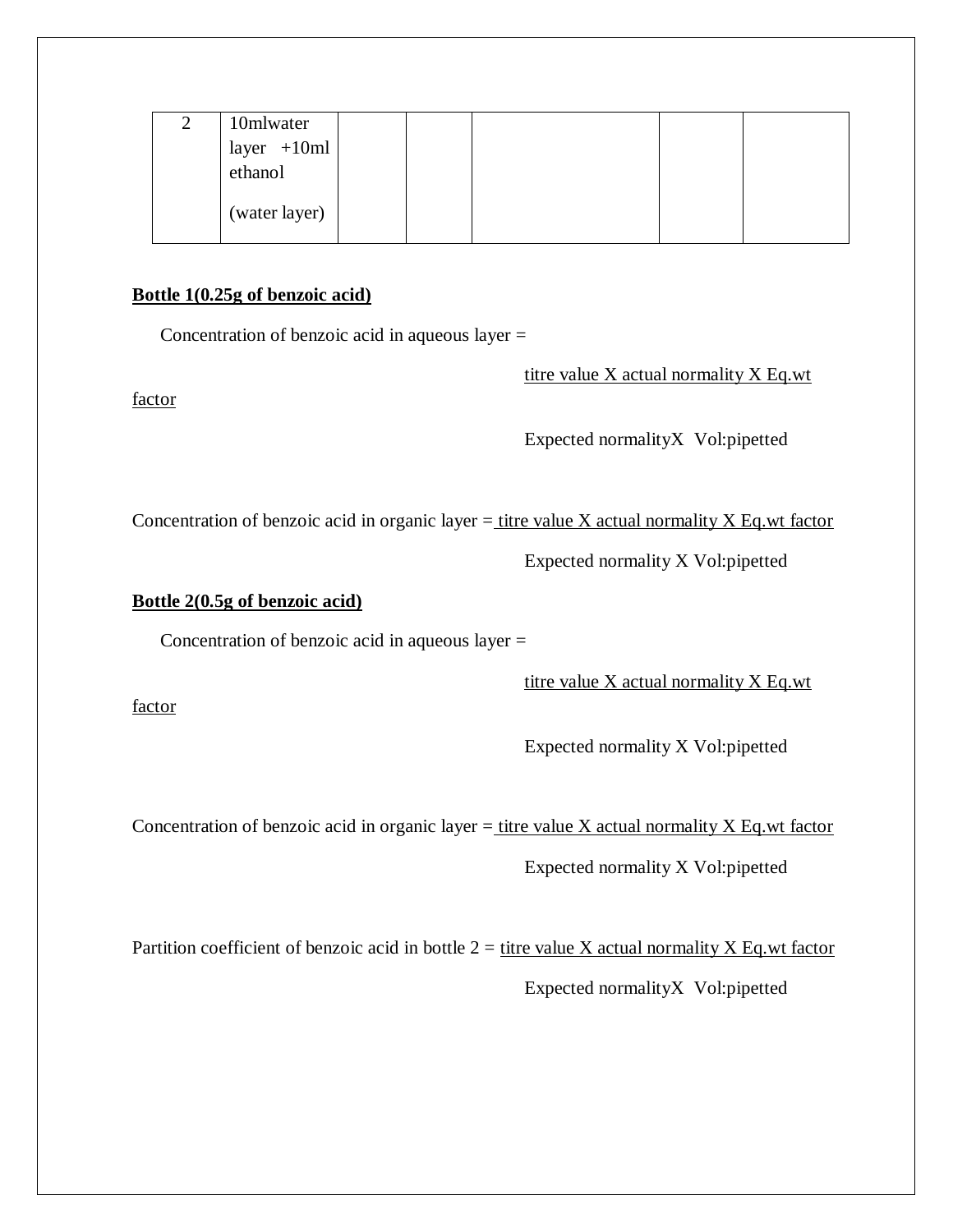### **9. PREPARATION OF BENZIMIDAZOLE**

**AIM:** To prepare and submit benzimidazole from o-phenylenediamine.

### **REFERENCE:**

1. Medicinal chemistry – I, Mrs Sheethal V.Patil, Mrs.Swati G.Patil, Dr.Sunila T.Patil, Dr.Md.Rageeb, Md.Usman page no:233-235.

### **REQUIREMENTS:**

Round bottom flask, Beaker, Measuring cylinder,Waterbath, Buchner funnel, O-phenylene diamine, Formic acid(90%),Sodium hydroxide (10%)

### **PRINCIPLE:**

The preparation of benzimidazole can be done by reaction between O-phenylene diamine with formic acid in presence of base i.e sodium hydroxide.It is a condensation type of reaction in which o-phenylene diamine condensed with formic acid to give benzimidazole with removal of two molecules of water.



### **PROCEDURE:**

Placed 27g of O-phenylenediamine in a round bottomed flask of 250ml and added 17.5g (16ml) of 90% formic acid. Heated the mixture on a water bath at  $100^{\circ}$ C for 2 hour. Cooled and added 10% sodium hydroxide solution slowly, with constant rotation of the flask, until the mixture is just alkaline to litmus. Filter off the synthesized crude benzimidazole by using the pump wash with ice cold water.

Recyrstallisation: Dissolved the synthesized product in 400ml of boiling water, added 2g of decolorizing carbon and digest for 15minutes. Filter rapidly through Buchner funnel and a flask at the pump. Cool the filtrate to about  $10^{0}$ C, filter off the benzimidazole, wash with 25ml of cold water and dry at  $100^{\circ}$ C. The yield of pure benzimidazole is 25g (85%), m.p 171- $172^0C$ .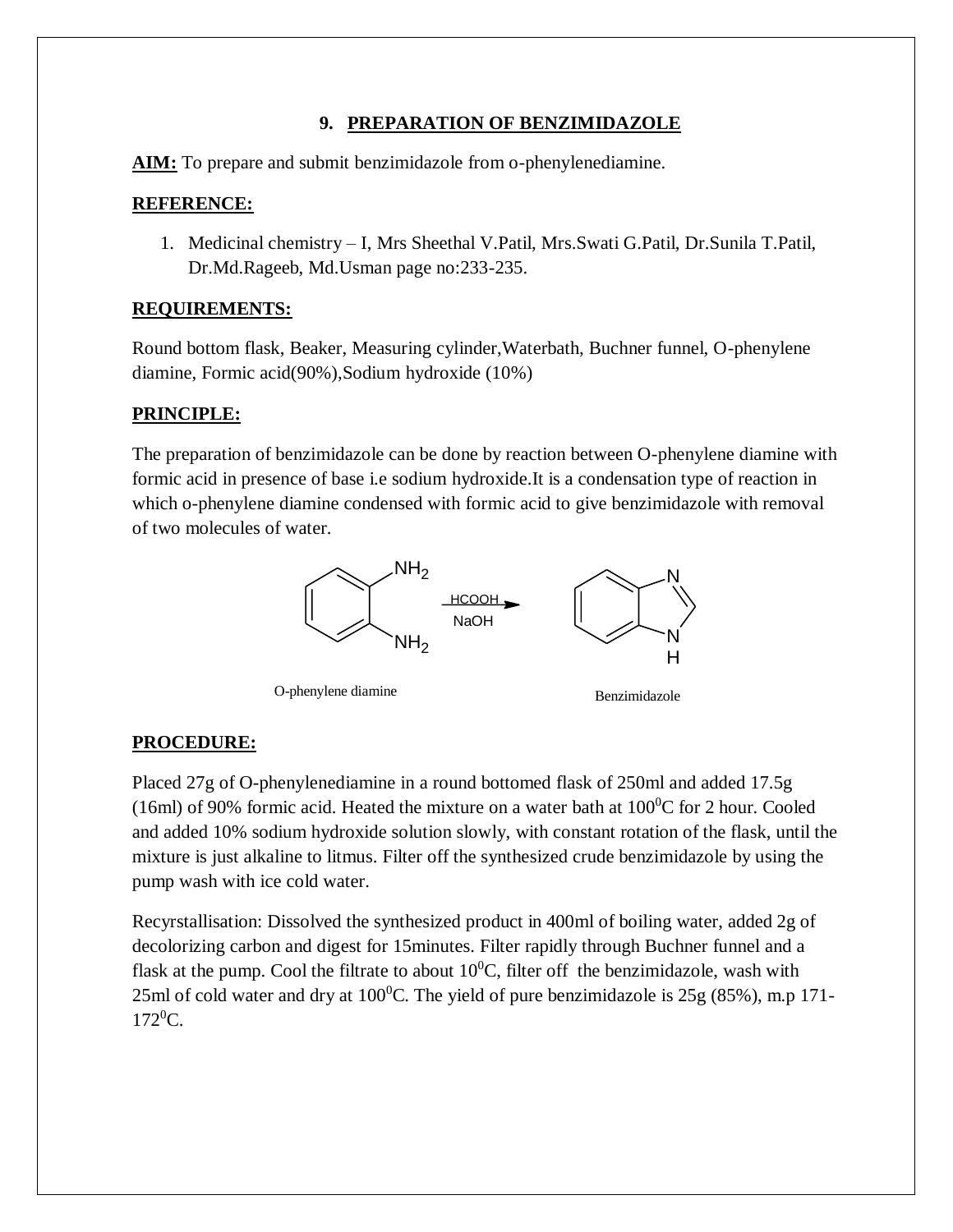#### **CALCULATION**

 Here limiting reagent is O-phenylene diamine; hence yield should be calculated from its amount taken.

Molecular formula of O-phenylene diamine =  $C_6H_8N_2$ 

Molecular formula of benzimidazole =  $C_7H_6N_2$ 

Molecular weight of O-phenylene diamine  $= 108$ g/mole

Molecular weight of benzilidazole  $= 118$ g/mole

108g of O-phenylene diamine forms 118g benzimidazole

Therefore, 27g O-phenylene diamine will form………(X) g benzimidazole

 $X = (118 \text{ X } 27)/108 = 29.5g$ 

Theoretical yield  $= 29.5g$ 

Practical yield =  $\dots \dots$ g

% yield = (practical yield)  $X$  100

(theoretical yield)

#### **REPORT:**

Benzimidazole was synthesized from O-phenylene diamine and submitted.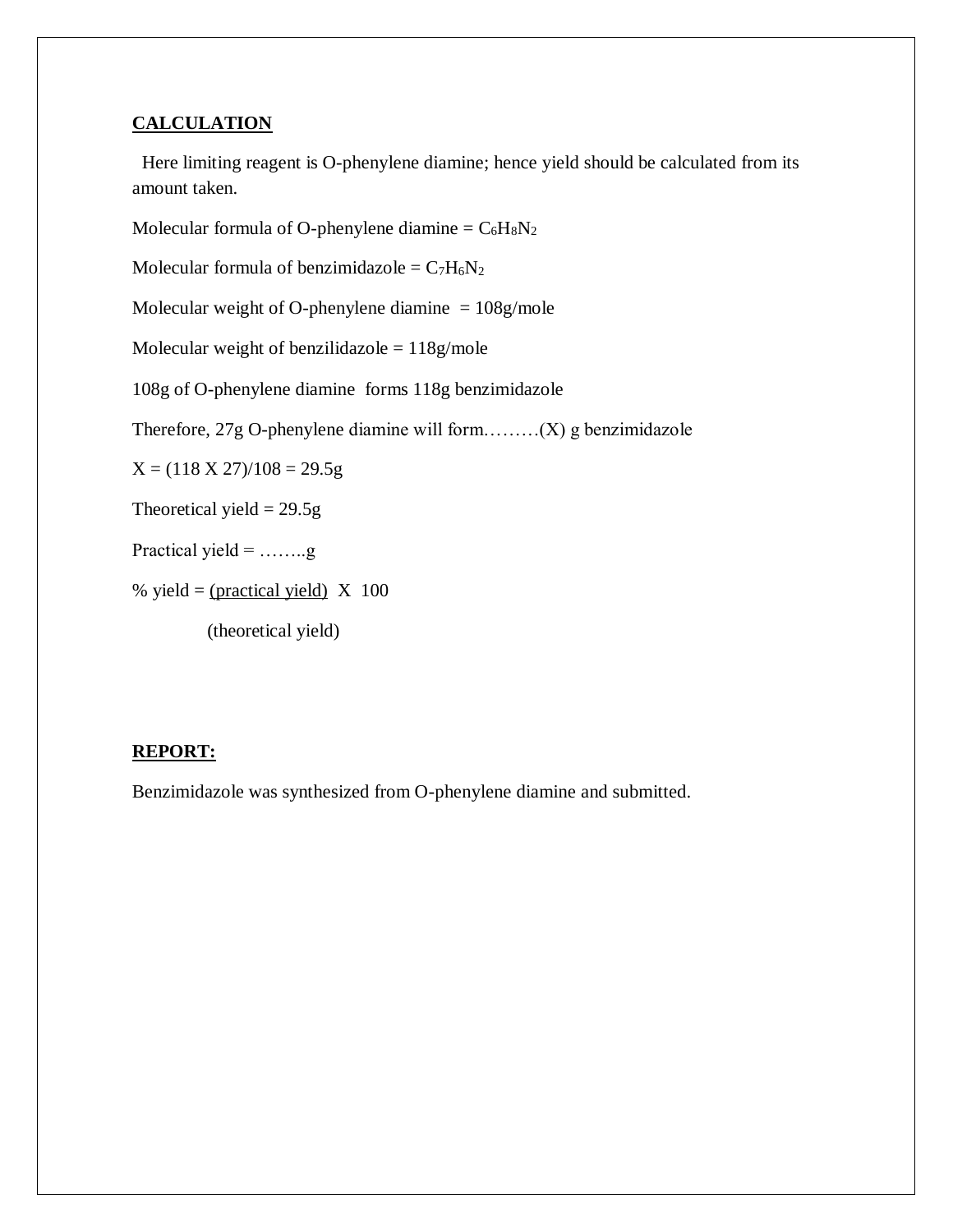### **10. SYNTHESIS OF BENZOTRIAZOLE**

#### **AIM:**

To synthesize and submit benzotriazole from o-phenylene diamine and report its percentage yield.

#### **REFERENCE:**

- 1. Practical medicinal chemistry by Dr. Devala Rao, page no:35.
- 2. Comprehensive practical organic chemistry by V.K.Ahluwalia and Renu Aggarval, page no:121.

#### **CHEMICAL REQUIREMENTS:**

o-phenylenediamine, glacial acetic acid, sodium nitrite

#### **PRINCIPLE:**

The sodium nitrite reacts with glacial acetic acid and liberates nitrous acid. The o-phenylene diamine reacts with nitrous acid and produce diazonium ion. When the structure and stereochemistry of diazonium ion are stable, intramolecular nitrogen coupling occurs and form benzotriazole directly.

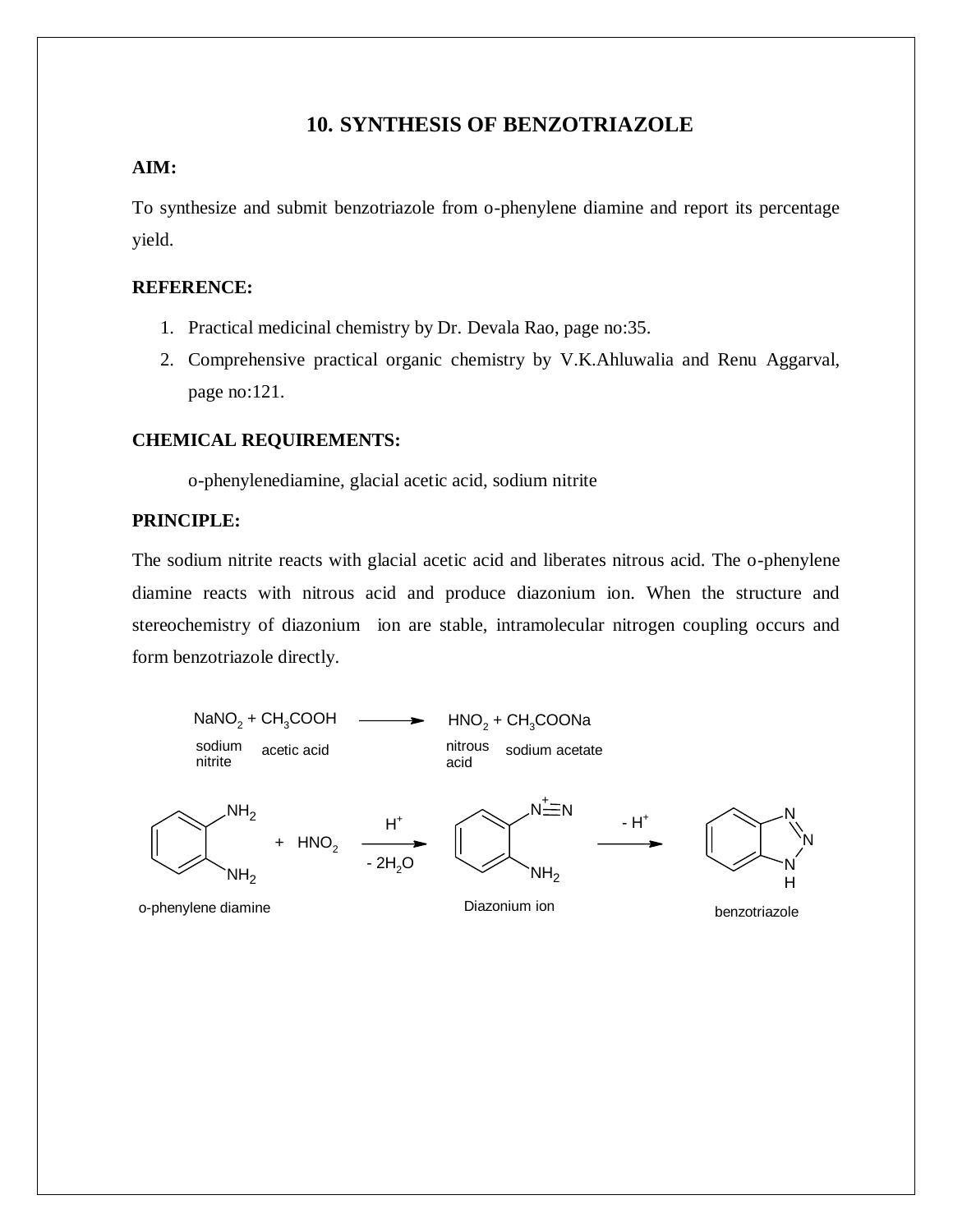# **CALCULATIONS**

Molecular weight of o-phenylene diamine = Molecular weight of benzotriazole  $=$ ---- g of o-phenylene diamine gives ---- g of benzotriazole 1g of o-phenylene diamine  $=$  = **----** g of o-phenylene diamine =

Theoretical yield  $=$ Practical yield  $=$ Percentage yield Practical yield  $\frac{1 + \arccos(1 + \arccos(1 + \arccos(1 + \arccos(1 + \arccos(1 + \arccos(1 + \arccos(1 + \arccos(1 + \arccos(1 + \arccos(1 + \arccos(1 + \arccos(1 + \arccos(1 + \arccos(1 + \arccos(1 + \arccos(1 + \arccos(1 + \arccos(1 + \arccos(1 + \arccos(1 + \arccos(1 + \arccos(1 + \arccos(1 + \arccos(1 + \arccos(1 + \arccos(1 + \arccos(1 + \arccos(1 + \arccos(1 + \arccos(1 + \arccos($ 

### **PROCEDURE:**

Dissolve 1.3g of o-phenylenediamine in a mixture of 1.5ml of glacial acetic acid and 5ml water in a beaker. Stir until the solid dissolves, warm gently if necessary. Cool the solution to 15<sup>0</sup>C. Stir well and add a solution of 2g of sodium nitrite in 2ml water. Reaction mixture become warm within 2-3 minutes and reaches a temperature of about  $85^{\circ}$ C and then begins to cool. Colour changes from deep red to pale brown. Continue stirring for 15 minutes till the temperature fall about  $35-40^{\circ}$ C. Thoroughly chill in ice bath for 30 minutes. Filter the product and wash with cold water.

#### **USE:**

Used in bulk drug industry as an important intermediate compound.

It is the basic nucleus present in anthelmintic drugs like mebendazole, thiabendazole etc.

### **REPORT:**

Benzotriazole was prepared and submitted. The percentage yield was found to be ---------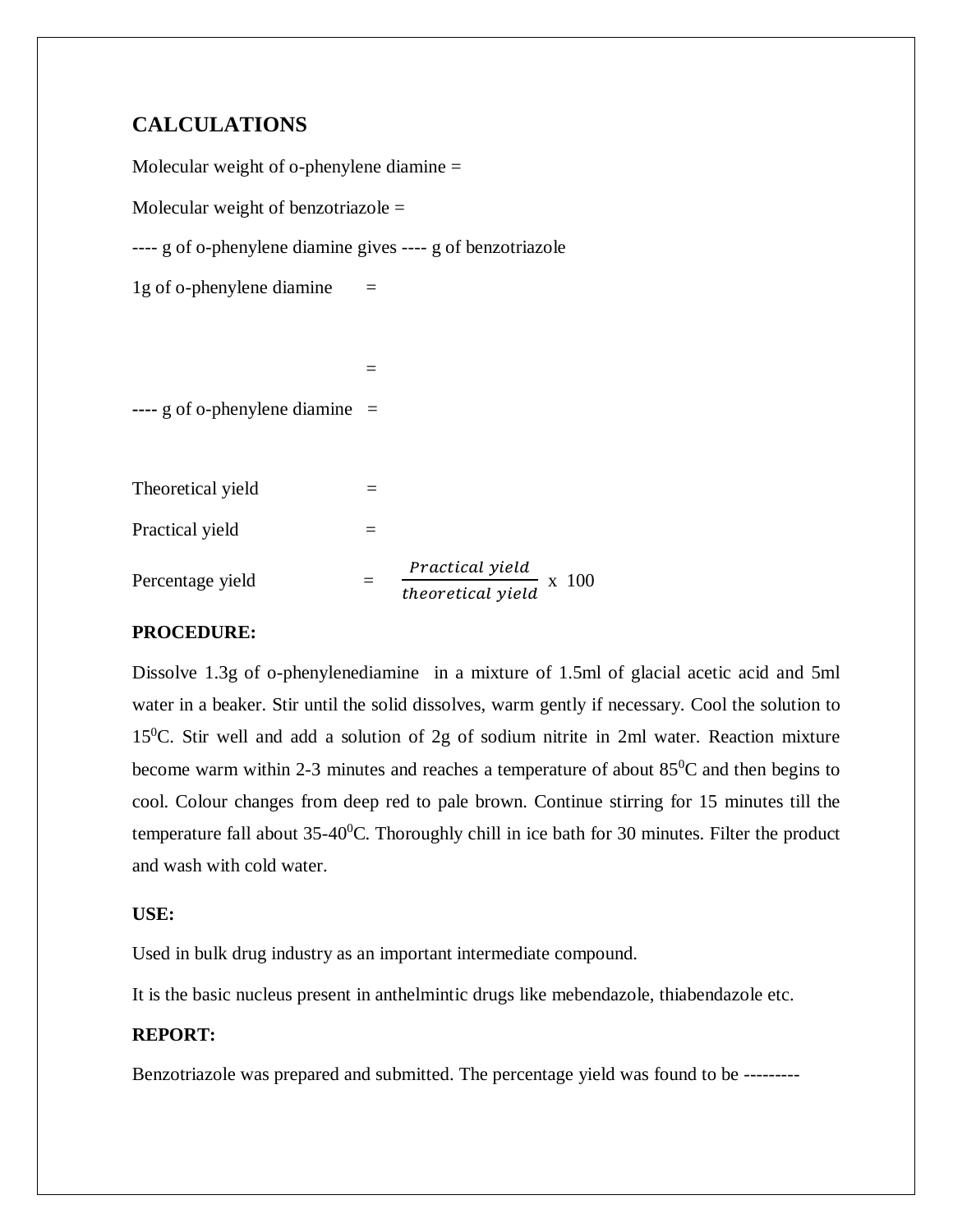# 11. **SYNTHESIS OF 2,3-DIPHENYL QUINOXALINE**

#### **AIM:**

To synthesize and submit 2,3-diphenyl quinoxaline from o-phenylenediamine and report its percentage yield.

#### **REFERENCE:**

- 1) Vogels textbook of practical organic chemistry,  $5<sup>th</sup>$  edition, page no: 90.
- 2) Comprehensive practical organic chemistry by V.K.Ahluwalia and Renu Aggarwal, page no:123.

#### **CHEMICAL REQUIREMENTS:**

o-phenylenediamine, benzil, rectified spirit.

#### **PRINCIPLE:**

Quinoxalines are a type of heterocyclic compounds. They are also known as benzopyrazines.





benzopyrazine **pyrazine** 

Generally quinoxaline is formed by the condensation of o-phenylenediamine with diketones. Here 2,3-diphenyl quinoxaline is prepared by treating o-phenylenediamine with benzil.







o-phenylene diamine benzil 2,3,-diphenyl quinoxaline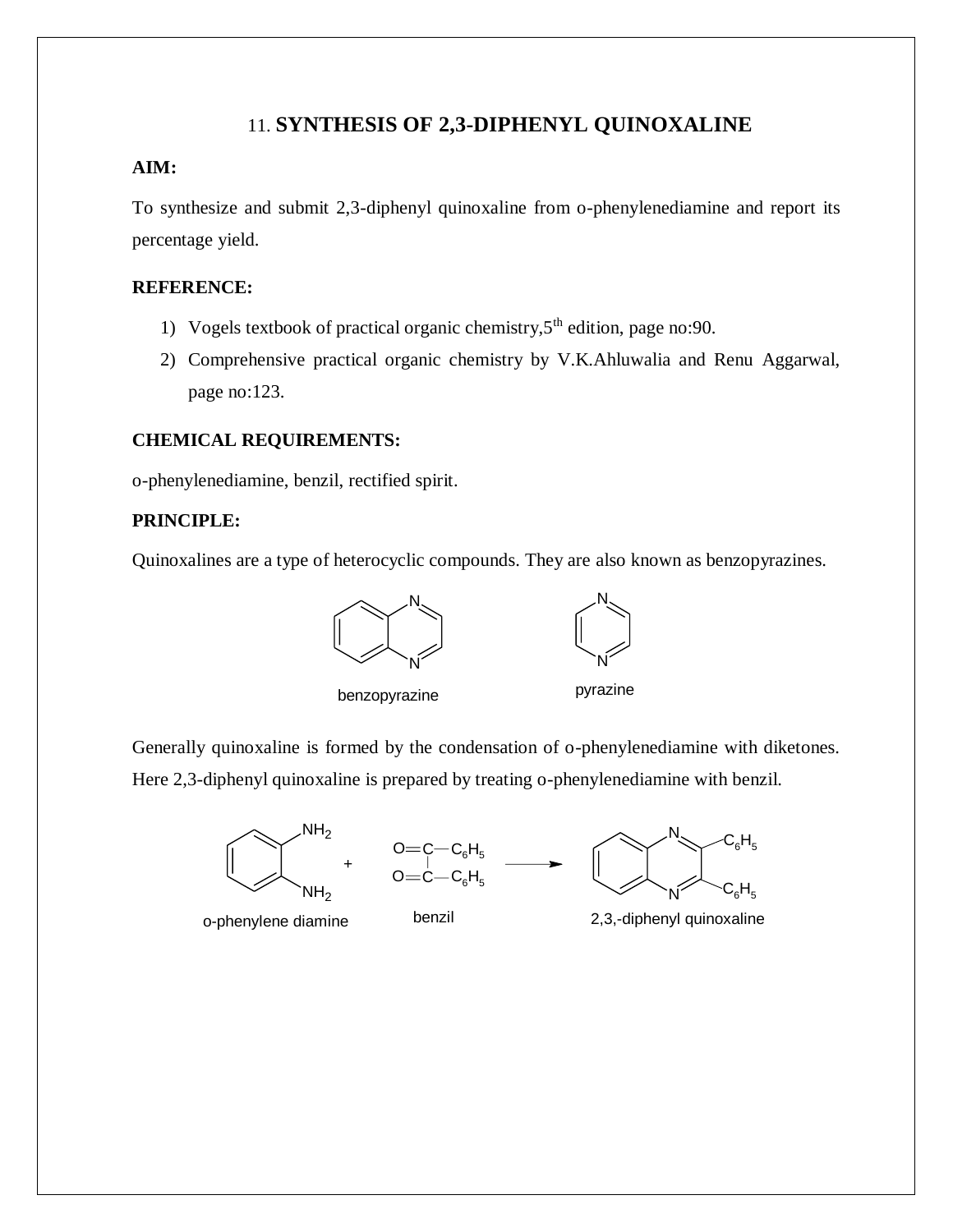# **CALCULATIONS**

Molecular weight of 2, 3-diphenyl quinoxaline  $=$ Molecular weight of o-phenylene diamine = ----- g of o-phenylene diamine gives ----- g of 2, 3-diphenyl quinoxaline 1g of o-phenylene diamine  $=$  = **-----** g of o-phenylene diamine = Theoretical yield  $=$ Practical yield  $=$ Percentage yield  $=$ Practical yield  $\frac{1 + \arccos(1 + \arccos(1 + \arccos(1 + \arccos(1 + \arccos(1 + \arccos(1 + \arccos(1 + \arccos(1 + \arccos(1 + \arccos(1 + \arccos(1 + \arccos(1 + \arccos(1 + \arccos(1 + \arccos(1 + \arccos(1 + \arccos(1 + \arccos(1 + \arccos(1 + \arccos(1 + \arccos(1 + \arccos(1 + \arccos(1 + \arccos(1 + \arccos(1 + \arccos(1 + \arccos(1 + \arccos(1 + \arccos(1 + \arccos(1 + \arccos($ 

### **PROCEDURE:**

=

Add a solution of 1.1g of o-phenylenediamine in 8ml rectified spirit to a warm solution of 2.1g of benzil in 8ml rectified spirit. Warm the mixture for 30 minutes in a water bath. Add water dropwise until slight cloudiness persists. Cool the solution and filter the product.

### **USE:**

Quinoxaline derivatives are used as antimicrobial agents like levomycin.

They are also used in dyes.

### **REPORT:**

2,3-diphenyl quinoxaline was prepared and submitted.

The percentage yield was found to be ---------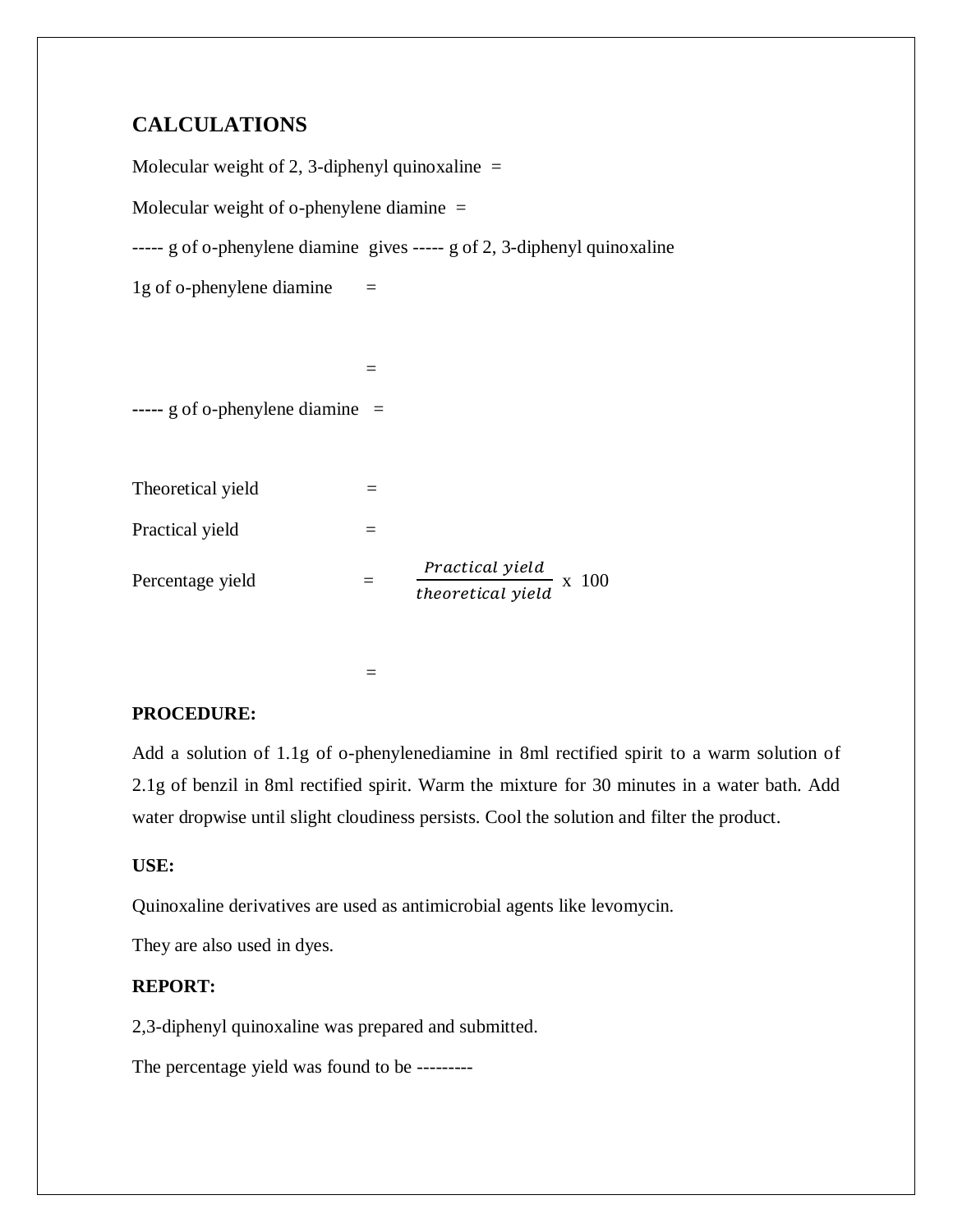#### 12. **SYNTHESIS OF PHENYTOIN**

#### **AIM:**

To prepare and submit recrystallized dried product of phenytoin and calculate

- (i) Percentage yield
- (ii) Melting point

#### **REFERENCE:**

Medicinal chemistry theory and practical by and practical by Prof:K.Narayanan,Dr.Avjit Muzumder,Dr.L.K.Ghosh page no:9

#### **REQUIREMENTS:**

Chemicals used**:** Urea, Nitric acid, Benzoin, Sodium hydroxide, ethanol, conc:HCl

Apparatus used**:** Round bottom flask ,reflex condenser, funnel, beaker, filter paper, glass rod.

#### **PRINCIPLE:**

Phenytoin is 5,5-diphenyl imidazoline 2,4-dione.Benzil react with urea in the presence of alkali and alcohol to give phenytoin by pinacolone rearrangement.

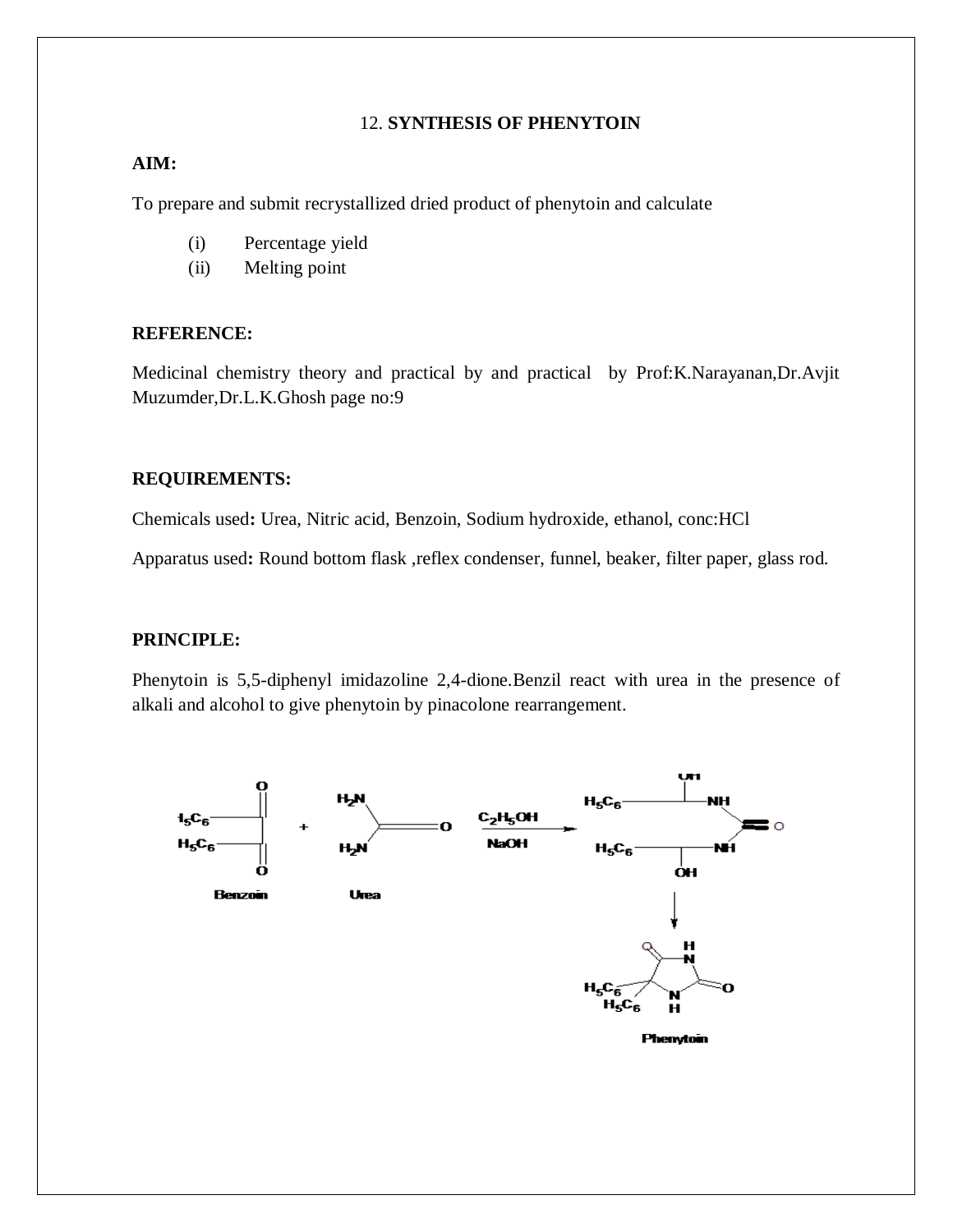### **PROCEDURE:**

a) Preparation of Benzil from Benzoin:

Place  $2g$  of benzoin and 5ml of concentrated  $HNO<sub>3</sub>$  in a round bottom flask and heat on a boiling water bath till crystalline benzoin is replaced by oily benzil.Pour the mixture in to beaker of cold water with stirring the oily benzil crystallize in to yellow salt.

b) Preparation of phenytoin from benzil:

Place 1g benzil, 1g urea ,5ml 30% aqueous sodium hydroxide and 20ml ethanol in a round bottom flask which is attached to reflux condenser and boil for 2hours.Cool the mixture to attain room temperature.Pour the mixture to 100ml water and,mix and allow to stand for 15minutes.Filter to remove insoluble biproducts.Render the filtrate strongly acidic with concentrated HCl .Cool the filtrate in ice cold  $H_2O$ . Filter the precipitate product dry and submit.

### **IDENTIFICATION**

| Experiment                                                                        | Observation | Inference             |
|-----------------------------------------------------------------------------------|-------------|-----------------------|
| To the sample solution add   White precipitate<br>hydrochloric acid               |             | Presence of phenytoin |
| To the sample add pyridine   Blue colour<br>sulphate<br>and<br>copper<br>solution |             | Presence of phenytoin |

#### **REPORT:-**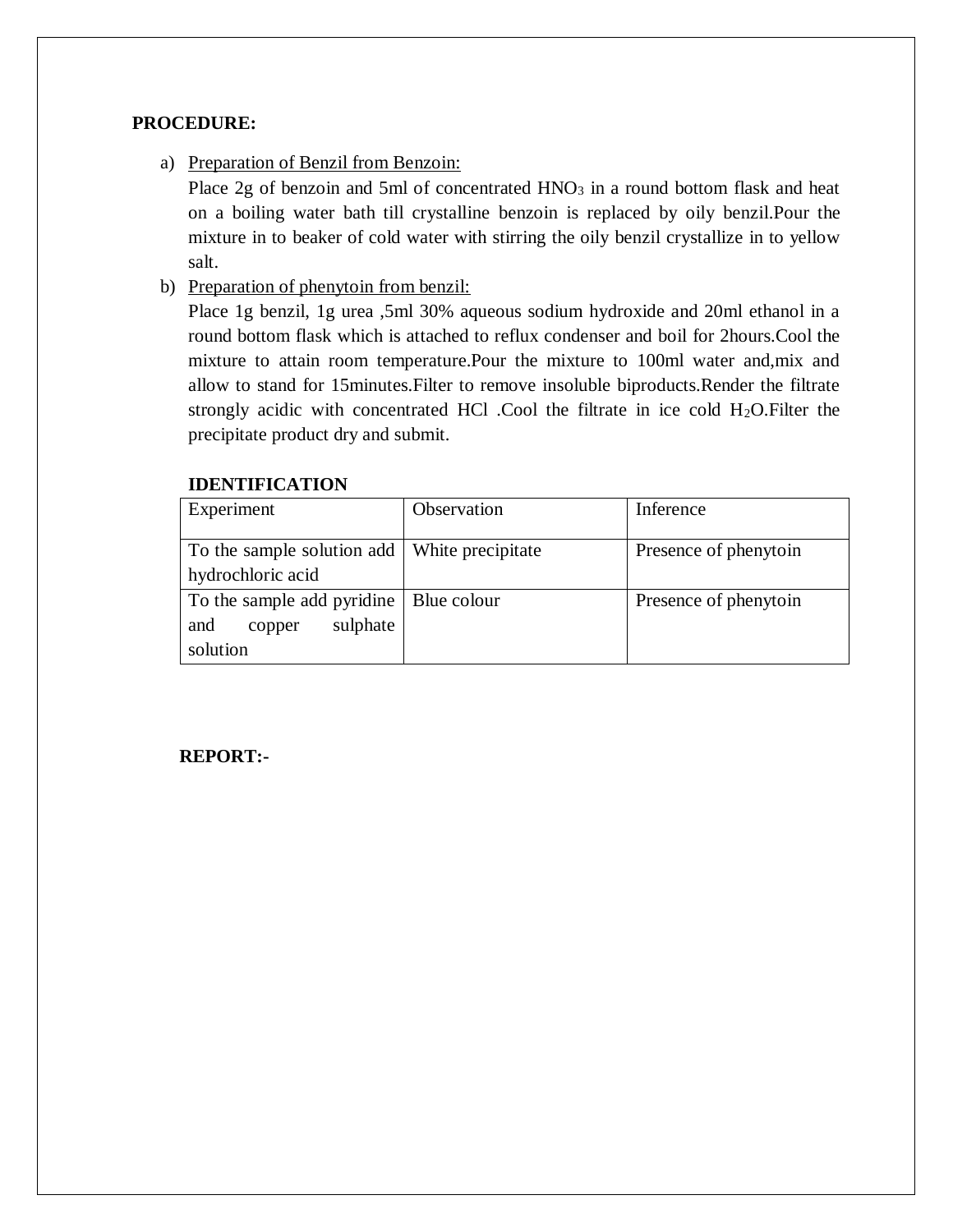### **13. SYNTHESIS OF BENZOCAINE [ETHYL PARA AMINO BENZOATE]**

#### **AIM**:

To synthesis recrystallized product of benzocaine from para amino benzoic acid and calculate

- (i) Percentage yield
- (ii) Melting point

#### **REFERENCE**:

Medicinal chemistry theory and practical by and practical by Prof:K.Narayanan,Dr.Avjit Muzumder,Dr.L.K.Ghosh page no:22

#### **REQUIREMENTS**:

PABA, Conc:sulphuric acid, ethanol,reflux condenser, RB flask , beaker

### **PRINCIPLE:**

Benzocaine is the ethyl ester of para amino benzoic acid(PABA).It can be prepaired from PABA and ethanol by fischer esterification.

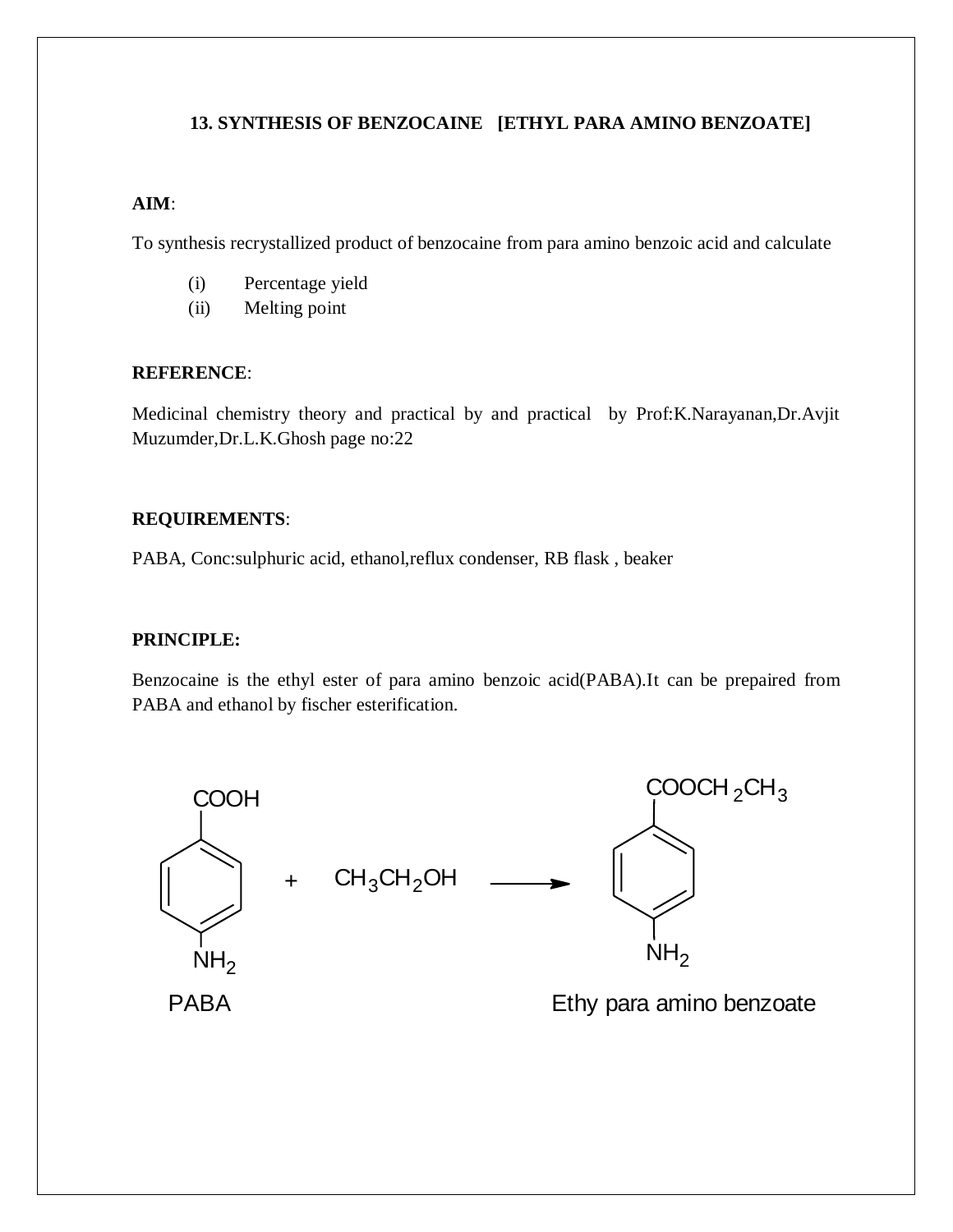### **PROCEDURE**:

To a 100ml RB flask, add 8ml of ethanol, 4.12g of para amino benzoic acid(PABA) and 1.2ml of conc:H2SO4 keep the mixture under reflux for 1hour up on cooling reaction mixture sets to a solid mass of hydrochloride of ethyl para amino benzoate. Pour the hot solution in to excess of water(no hydrochloride) add Na<sub>2</sub>CO<sub>3</sub> to the clear solution until it is neutral to litmus. Filter wash and dry the product.

### **IDENTIFICATION**

| <b>EXPERIMENT</b>                                                                                                                                                                                                          | <b>OBSERVATION</b> | <b>INFERENCE</b>     |
|----------------------------------------------------------------------------------------------------------------------------------------------------------------------------------------------------------------------------|--------------------|----------------------|
| To the sample solution add Deep red colour<br>sodium nitrite and con.HCl<br>and cool the mixture. To this<br>add a solution of beta<br>naphthol in sodium<br>hydroxide. Maintain<br>the<br>temperature at 0 to $5^{\circ}$ |                    | Benzocaine confirmed |

#### **REPORT:-**